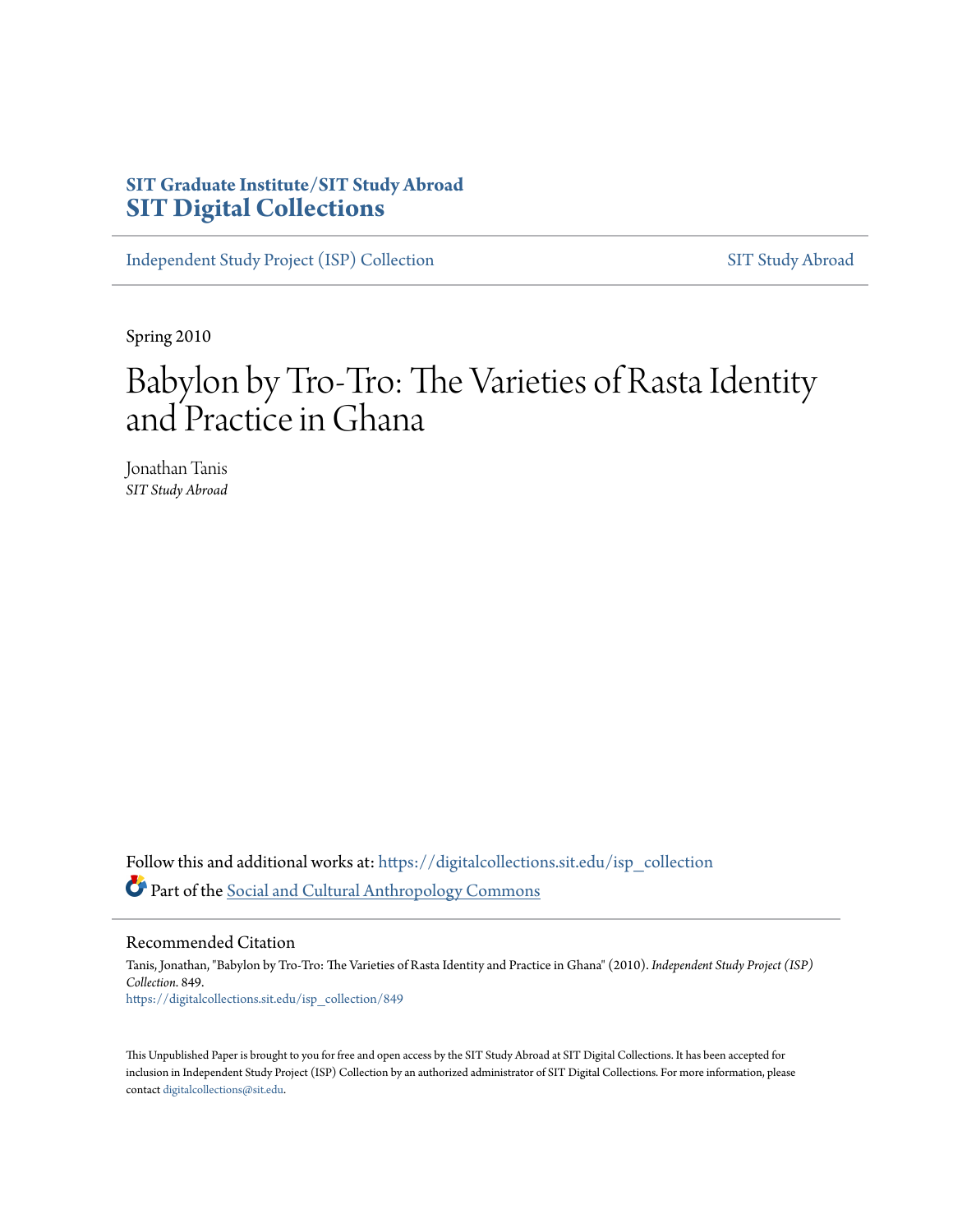School for International Training Study Abroad- Ghana

Spring 2010

# **Babylon by Tro-Tro: The Varieties of Rasta Identity and Practice in Ghana**

Jonathan Tanis (University of Southern California)

Project Advisor: Dr. Owusu Brempong University of Ghana Accra

Academic Director: Olayemi Tinuoye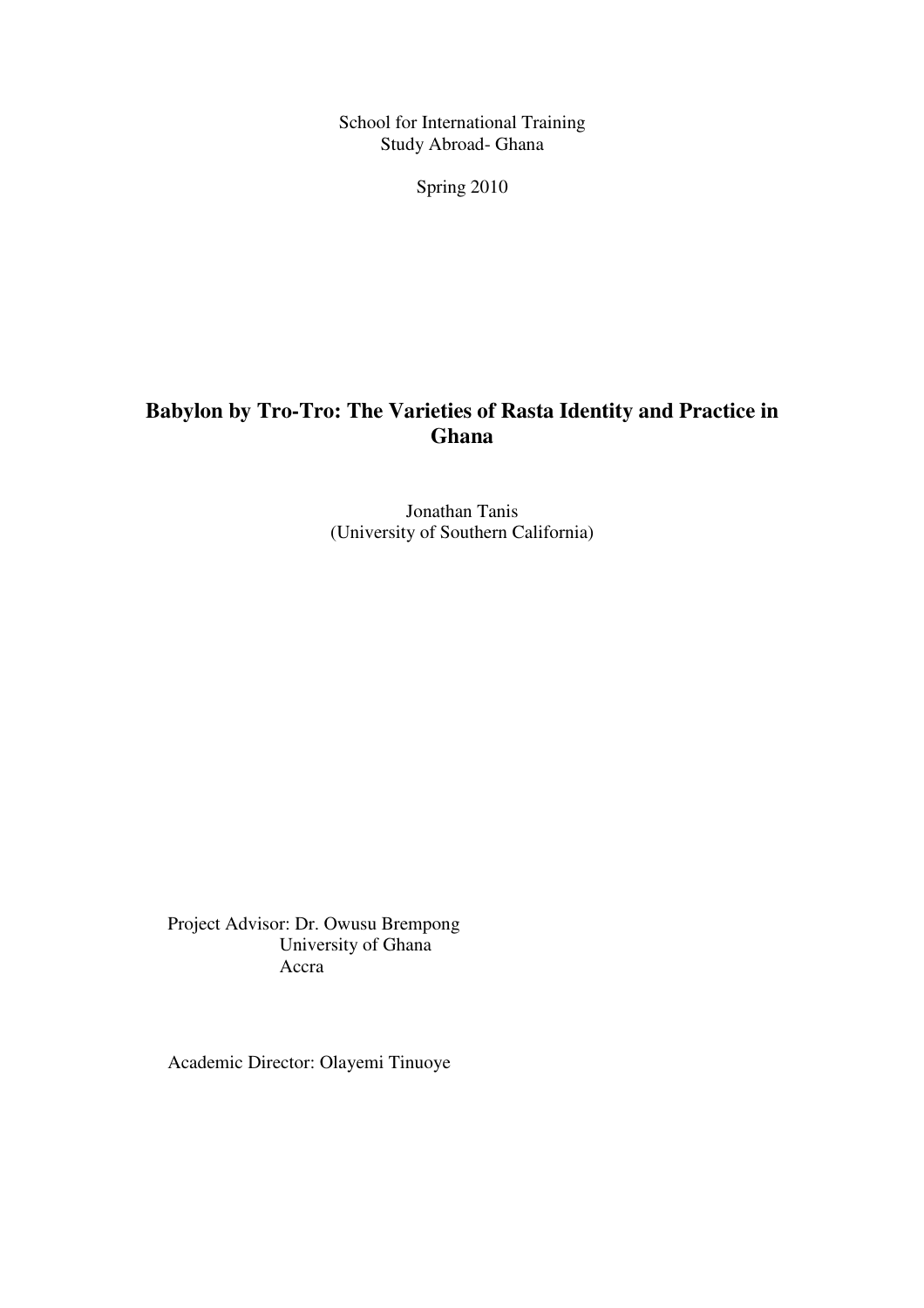## **Abstract**

- 1. **Title**: Babylon by Tro-Tro: The Varieties of Rasta Identity and Practice in Ghana
- 2. **Author**: Jonathan Tanis (tanis@usc.edu; University of Southern California)
- 3. **Objective**: Intrigued by the lack of scholarship in Ghana on the highly visible and prominent Rasta culture, I sought to examine aspects of Rastafari identity and practice including the following:
	- a. How the Rasta identity is defined, constructed and maintained by both Rastafarians and non-Rastafarians of varied backgrounds.
	- b. How Rastafarians perform and express said identity through specific practices
	- c. The importance of iconography and symbolism in transmitting Rastafarian identity, and the negotiation of identity through this discourse
- 4. **Methodology**: I conducted fieldwork, primarily participant-observation and interviews, at various places in and around the city of Accra. Field-sites included the Arts Centre in downtown Accra, a Rasta enclave in Achimota, a Rasta school in Adenta, and a Bobo-Ashanti camp in Tafo, Eastern Region. I attempted to expose myself to the greatest possible spectrum of Rastafari practice without compromising the depth of understanding necessary to analyze specifics. Throughout the research process I conducted formal interviews with a number of Rastafarians and non-Rastafarians alike, recording them for the creation of a mini-documentary that I have compiled. However, most of my findings arise from informal discussions and observations with respect to the daily lives of my informants. Because of the lack of scholarly material on Rastafari, I was unable to rely much on review of prior literature, yet this afforded me more time to spend on ground level ethnography, which I feel is more important in this sort of research.
- 5. **Findings**: Throughout my fieldwork, the most striking findings were involved not with outlining the structure of Rastafari identity, ideology and practice, but with exposing the degree of heterogeneity which could be described as the defining characteristic of the movement in Ghana. Under the banner of Rastafari include such identities as celibate priests, cannabis smoking reggae musicians and political revolutionaries. I began to develop an understanding that Rastafari can be understood as a movement only on the plane of discourse, i.e. on the level of iconography, symbolism, language and fashion. Rastafari is an *aesthetic*, not a complete structure of belief and lifestyle. Nevertheless, this aesthetic links all Rastas in Ghana in an utterly unique manner.
- 6. **Conclusion**: I can only offer speculation as to the explanation for Rastafari's peculiar relationship in respect both to itself and to mainstream culture. From a historicomaterialist perspective, the Rasta discourse has been displaced from the sociopolitical and economic conditions of 1930s Jamaica that originally produced it. Thus, the discourse has remained constant but the intrinsic referents have been lost, altered or diminished. Today, the discourse is continually reproduced but no longer has the ability to develop novel content. It survives, however, because it fulfils the social need for an outlet of countercultural activity.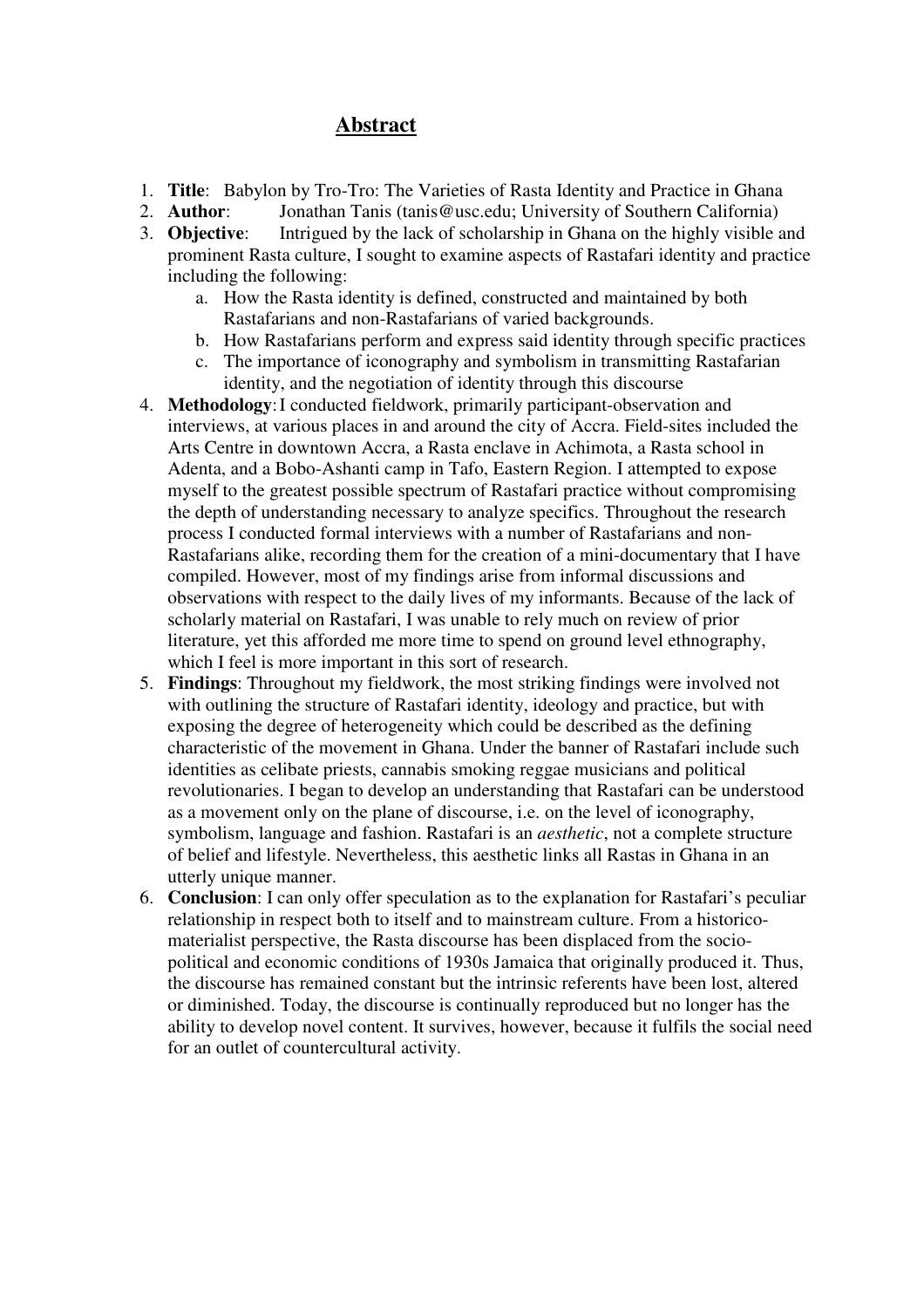### **Acknowledgements**:

 I would like to sincerely thank my mother and father first of all for bringing me first into the world and then into Ghana; my fellow SIT students for being amazing friends; Papa Attah, Yemi, and the rest of the SIT staff for keeping us safe, happy and healthy; Dr. Brempong for the advice and friendship; my informants for being so much more than just informants; and everyone in Ghana for hospitality that can't be found anywhere else in the world.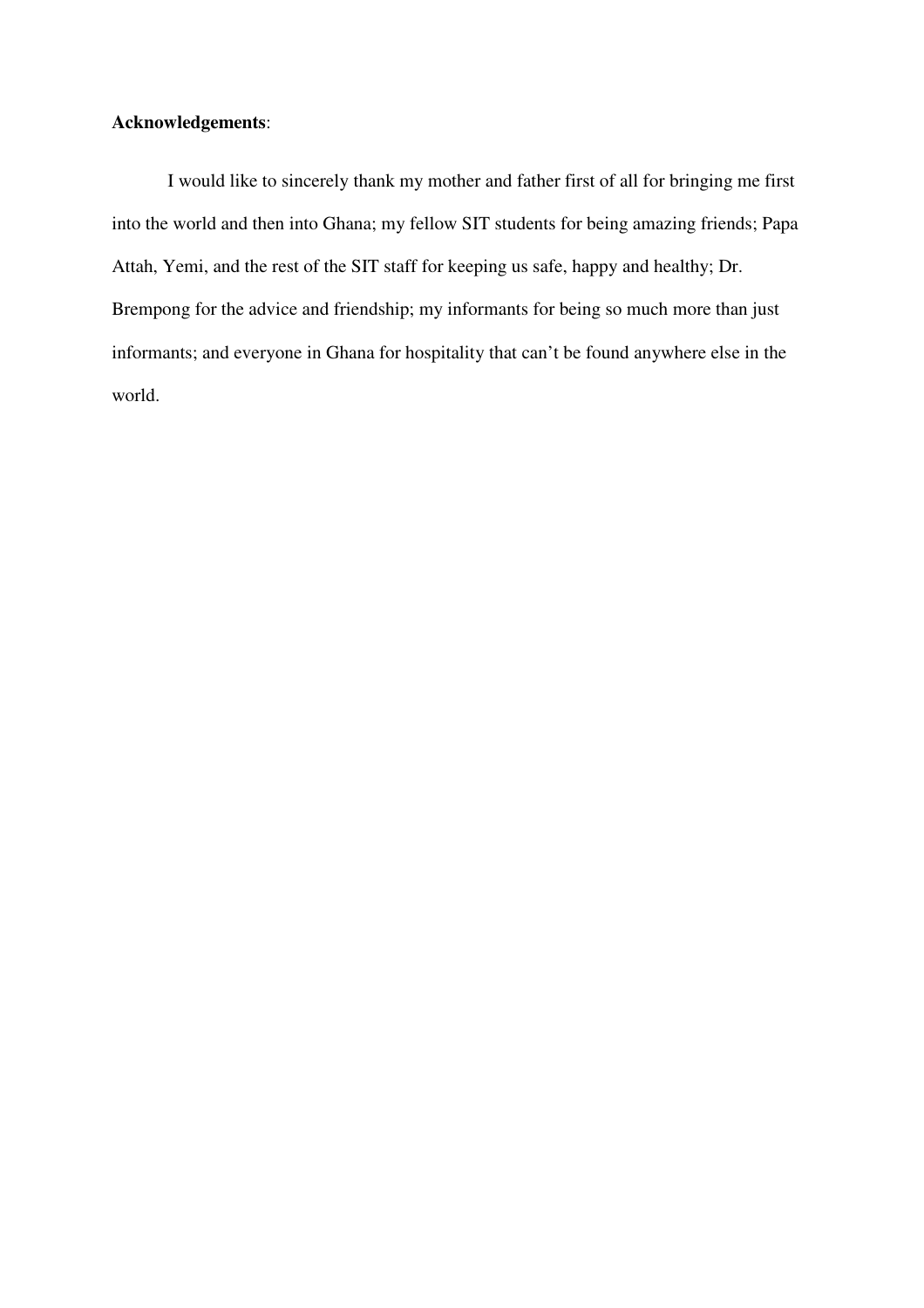#### **Introduction**:

 My introduction to Rastafari approached me sometime during the first week in Accra, balancing a young, transplanted coconut tree on his head and wearing a shirt that simply read, 'Out of the Blue'. His name was Eric, and we walked on opposite sides of the street but in the same direction. In some respects the *Rastaman* and the *Obroni* share a common condition; they are intensely visible markers of difference within the boundaries of a dominant culture that stresses consistency.

 I met Eric as a result of my own attempts at individualism. While the eleven other American university students in my group had purchased mobile phones soon after arriving, I had made it nearly a full week before caving in to the pressure from friends and my homestay parents. In Ghana, as I learned, you just can't make it on your own. In any account, my mild stubbornness and serendipity collaborated in arranging my collision with Ghanaian Rastafari, and from that day onward, I threw in my lot with the *brethren*.

 I could never disparage the famous Ghanaian hospitality that I have encountered all over the country. However, there's simply nothing like *communitas*, the camaraderie between the liminal and marginal (no matter what direction they have been liminalized or marginalized in respect to the mainstream), in terms of bringing strangers together. In my experience, it has been the Rastafarians in Ghana who have been most open, friendly, and inviting, despite the fact that economically speaking they often have the least to give. Perhaps the *communitas* between the Rastas and myself was augmented by our both wearing long hair in a land of shaven heads, but in any case the critical attitude of many Ghanaians towards the Rastafari struck me as curious.

 Even more peculiar, particularly given my only experience conducting research at higher institutions of learning had been in the United States, was that not a single book or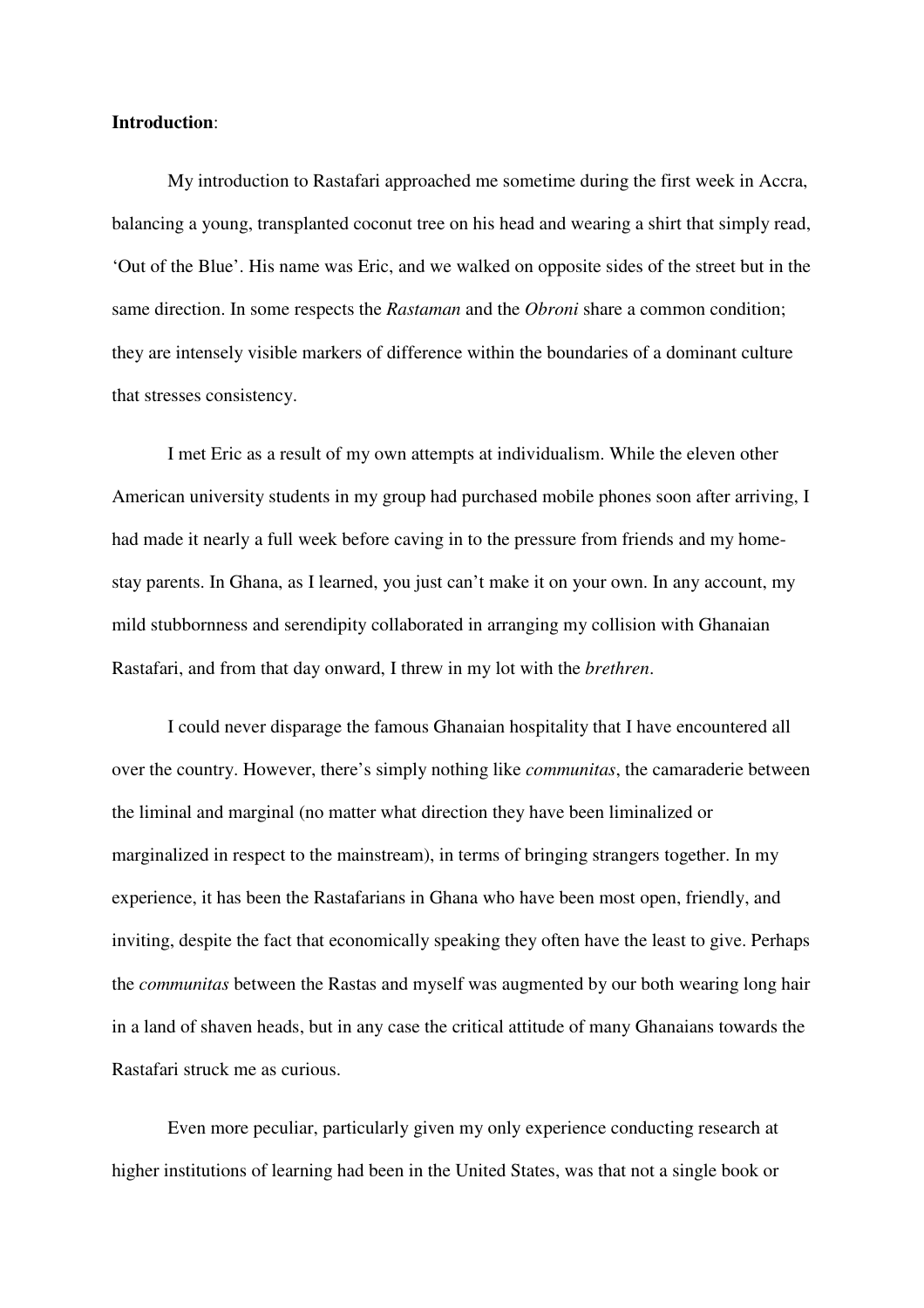academic article existed at the University of Ghana discussing Rastafari history, ideology or sociology. It was almost as if the academic community had completely ignored the most prevalent counter-cultural presence in the country. Indeed, Rastafari culture is ubiquitous in every corner of Ghana—whether it manifests as reggae on the radio, dreadlocks walking the streets of Accra, or Lion of Judah stickers on the windows of Tro-Tros.

 My original intention with this research project was to conduct an ethnography of sorts on the Rastafari community in Accra, examining the structure of their social and cultural relationships with each other and the mainstream Ghanaian society. This undertaken proved impossible for two reasons: (1) a serious ethnography would have taken far more time and training in research methods than the four weeks of fieldwork and single semester of practicum that I had, and (2) the very objects of inquiry that would have been involved in a structuralist approach to Rastafari, i.e. a 'Rastafari social structure', do not even legitimately *exist*. Of course, a post-structuralist would problematize such notions in any social group, but the Rastafari in Ghana are particularly decentralized.

 I sought to discover the meaning of 'Rasta', only to find that not only does it not possess an inherent, essentialist meaning–t here is not even anything resembling a general consensus as to what the word refers to. Nearly everyone I talked to gave an entirely different definition of *Rasta*. Furthermore, as opposed to varied sects of Christianity who disagree on the specifics but at least agree that the concept of Christianity falls under the category of religion, there is no consistency as to what manner of things Rastafari is. Even among those who personally identify as Rasta, it is alternatively understood as a religion, a practice, a philosophy, political movement, hair-style or the 'true nature within the spirit of every African'. Various group of self-identifying Rastas are, for the most part, isolated both from other and from any sort of centralizing agency. Thus, no opportunities are available to provide consistency of belief or practice among the 'brethren'.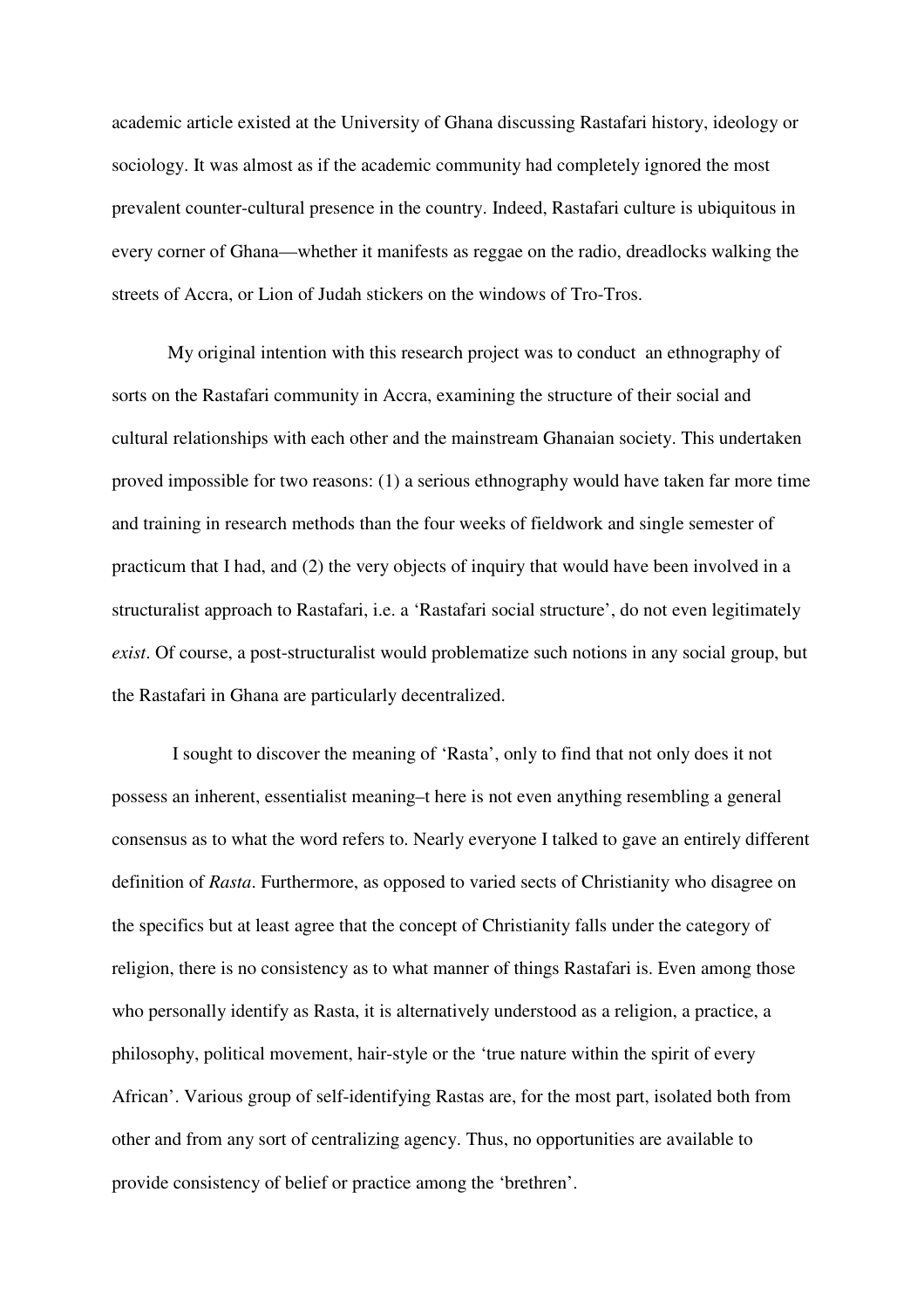As such, I was given no other choice but to abandon my initial plan to detail the beliefs, practices and social structure of the Rastafari, considering that my subject matter proved to be a figment of the Ghanaian imagination. I needed to radically reconsider my strategy and shift theoretical approaches. The Rasta as an essential cultural entity may not exist, but *something* certainly does, to say otherwise would be ludicrous.

The markers of distinction which, in practice, establish the initial difference between the relative homogeneity of the Ghanaian mainstream and the Rasta or *obroni* walking on the street are not ideologies, political activity or religious/spiritual practices, but outward appearances. Ghanaian children yelling *'Obroni bye bye!'* are responding to phenotype, not genotype. It is on this plane where consistency lies. If nothing else, the *signifiers* of Rasta identity are concrete entities with potential for study, and it was to them that I turned my attention.

After only four weeks of formal fieldwork and two months of prior informal observation, I could not in good conscience claim that this study describes the reality of the situation regarding Rastafari in Ghana. I doubt whether another year or ten could hope to achieve that. Instead, I can only claim to describe 'my' idiosyncratic and limited perception of Rastafari, like Roland Barthes' Japan. When I speak of Rastafari, I refer to a field of discourse, in which outward signifiers act as pivot points. This discourse includes a relatively static and limited vocabulary of language, pictures, sound, dress and practice. Imagery including the Lion of Judah, the colours of red, gold and green, and dreadlocks are fixed stars in the sky upon which various individuals and groups ascribe their own meaning.

As to the question of 'what is the state of Rastafari in Ghana today?' I am in no position to answer. All I can do is reject what it certainly is not and organize my limited impressions into speculations as to what the answer might resemble. It will take someone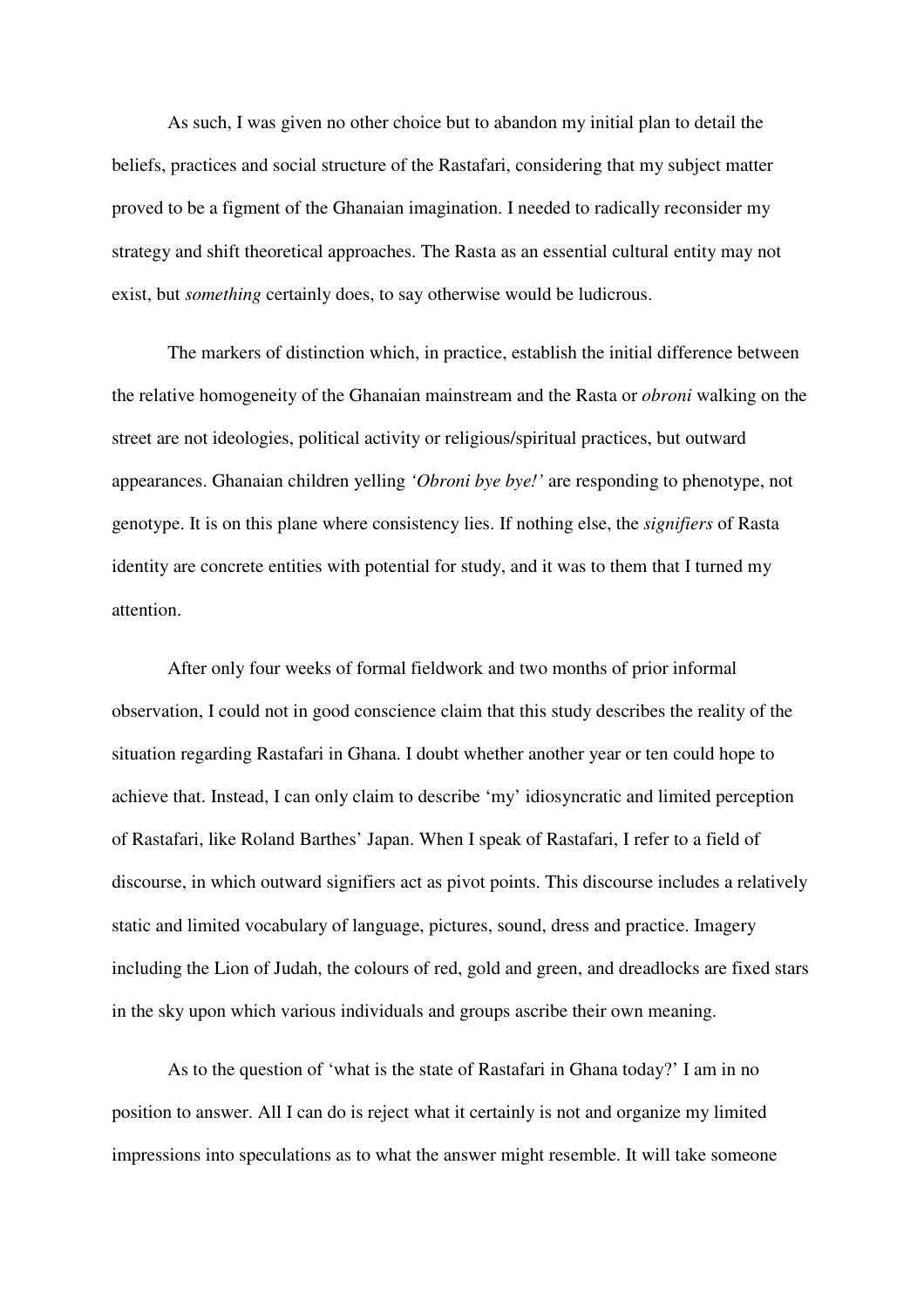with a great deal of time and a more sophisticated theoretical framework to begin that work. Nevertheless, I have attempted to conduct a reconnaissance mission of sorts, a survey into a significant and influential field of Ghanaian culture that moves beyond an understanding that is non-existent at worst and myopic at best. The Ghanaian cultural complex contains a great deal more internal depth than the simplistic and reductionist traditional/Western dichotomy that is often presented, and I believe that an acknowledgement of Rastafari's significance would represent a major step forward.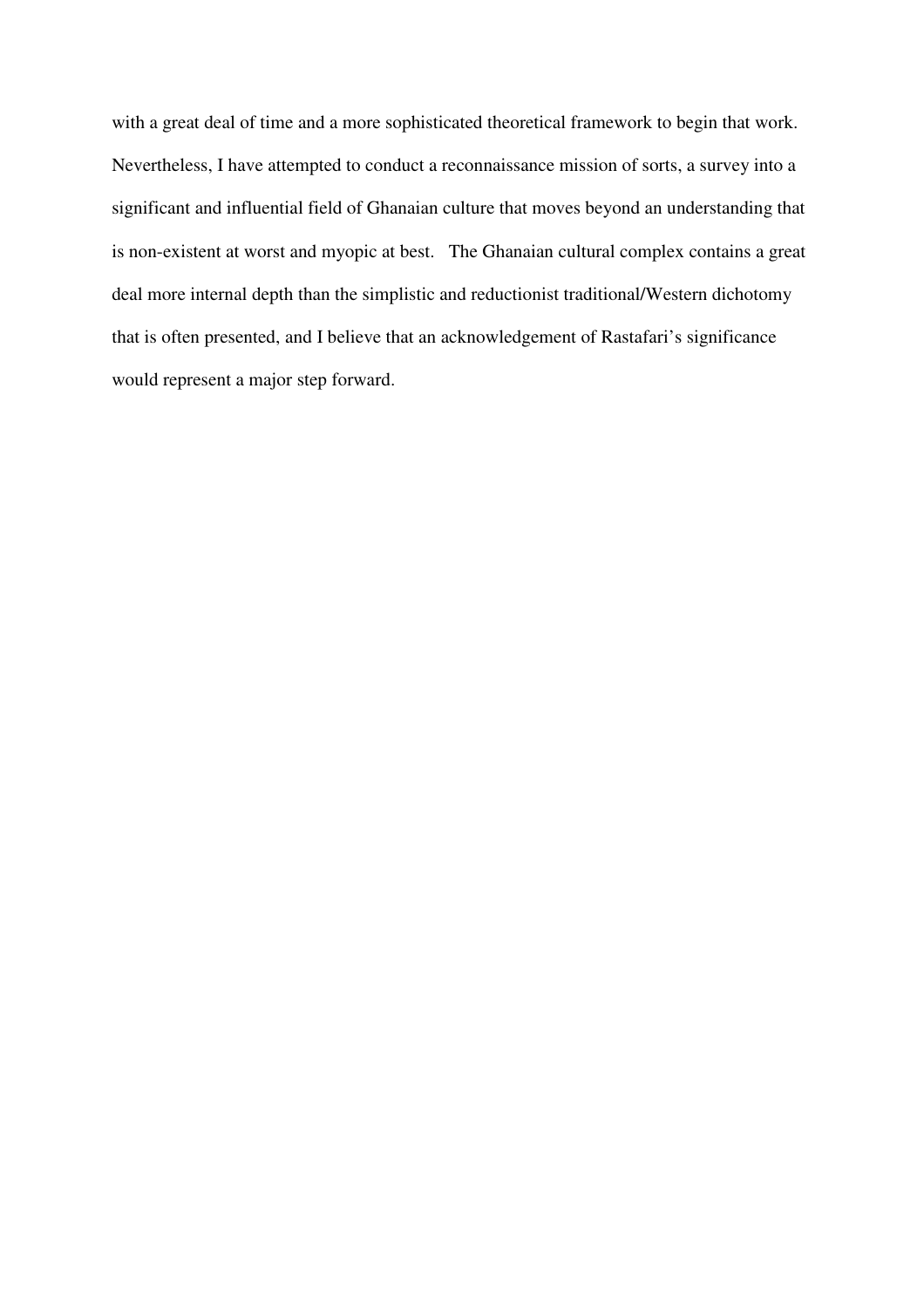#### **Methodology**:

As my initial intentions were to conduct an in-depth structural analysis of a single Rastafarian community in Ghana, the initial methodology reflected this. I choose a single field-site, the Art Centre in Accra, which I approached with the mindset of a classic ethnographer entering a traditional settlement. Located adjacent to the Kwame Nkrumah Mausoleum, the Art Centre is a sprawling complex of shops catering primarily to tourists, and contains arguably the highest concentration of Rastafarians in Accra and perhaps the whole of Ghana. After moving through the hundreds of shops that constitute the public, tourist face of the Art Centre, one enters a shantytown of assorted homes, drinking spots and other buildings, including a Rastafari bookstore and Nyabinghi (a relatively organized 'mansion' of Rastas originating in Jamaica) church.

What made the notion of the Art Centre so appealing to me was that it appeared to be a fully functioning community of Rastafarians. As a student of anthropology, I am particularly interested in the ways spiritual beliefs and practices express themselves in the social structure. I wanted to observe if the way Rastafarians organized, policed and governed themselves would differ significantly from a comparable non-Rastafarian community. Rastafari presents an especially intriguing case because of its history as anti-authoritarian, anti-government and anti-systems-in-general. While I understood that such a project would likely have been overly ambitious, I hoped to at least conduct as comprehensive an inquiry into the social organization of the Art Centre as possible in a few weeks time.

I entered the Art Centre with my backpack loaded with a mosquito net, a change of clothes, a notebook, extra pens and my toothbrush. Meeting informants was hardly an issue, as craft sellers immediately target any foreigners as soon as they enter within a block or two.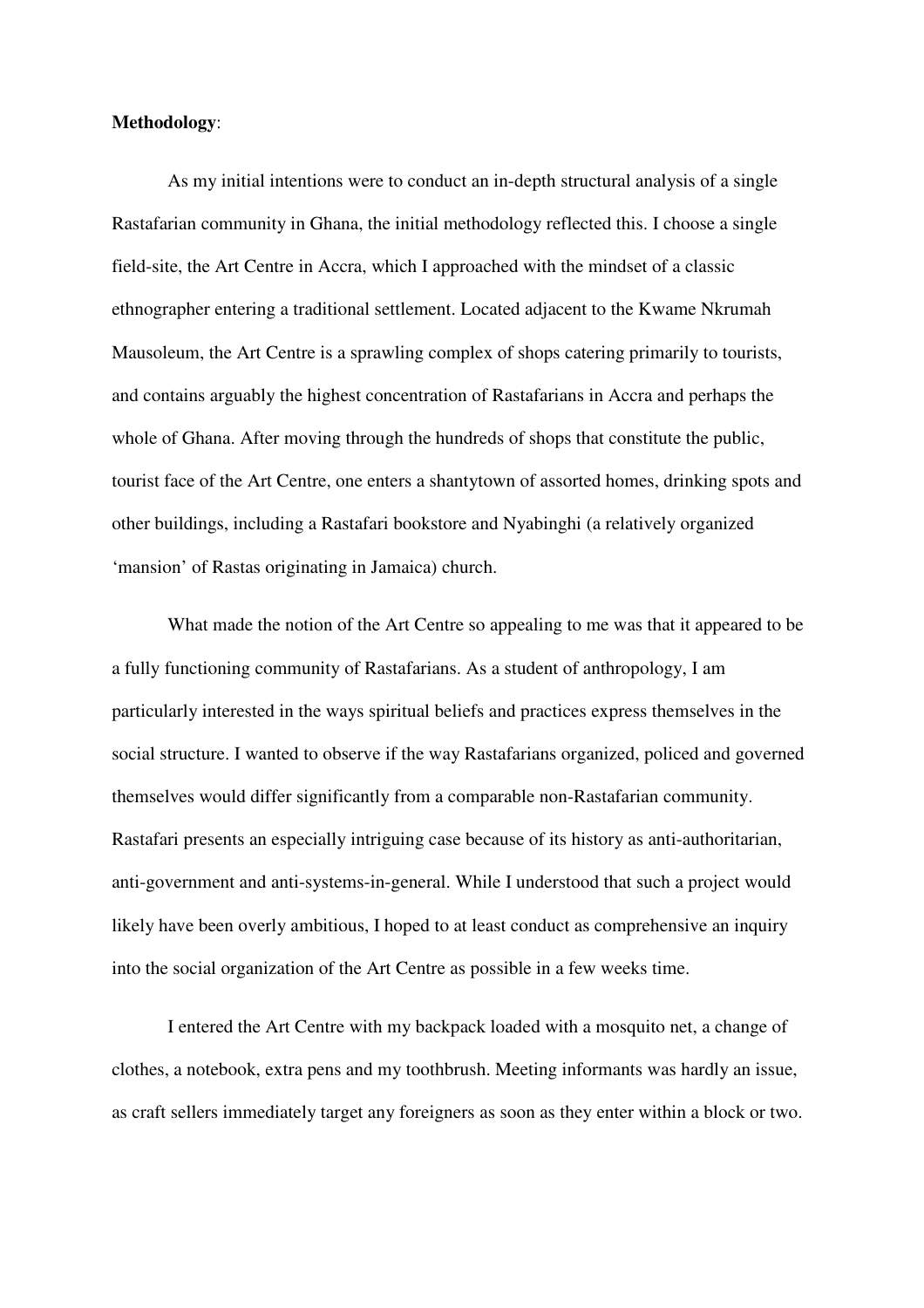After making my intentions as a student researcher clear, I made several friends who became my chief informants for the next few days.

It was during these days at the Art Centre that I began to understand the nature of Rastafari in Ghana, that there is nothing resembling a consistent set of beliefs and practices. In reality, most inhabitants of the Art Centre only stayed during the day when the tourists were present, only some even considered themselves Rasta, and even among those that selfidentified as such, only a small minority displayed any knowledge regarding what constitutes Rastafari. It quickly became apparent that even if I interviewed everyone at the Art Centre I would not end up with the clear structural picture I was looking for.

As I began to shift my understanding from Rastafari as an static set of beliefs and practices to a discursive vocabulary upon which a dynamic range of meanings could be ascribed, I likewise decided to abandon the idea of retaining a single field-site. Instead, I wanted to expose myself to a wider spectrum. While even within the Art Centre I found a multiplicity of meanings, the sharing of space engendered a sharing of meaning, and I wanted to experience as total the full extent of deterritorialization. I continued to conduct interviews, but my approach changed from gathering concrete data through questioning to viewing the interviews as a performance by the interviewee. Rather than looking for consistency between interviews, I focused instead on the differences. For example, when asking a question about the meaning of a certain term or idea, like *Babylon*, I would interpret the answer not as *Babylon means this to a Rastafarian*, but as *Babylon means this to* this particular *Rastafarian*. Certainly a subtle shift in interpretation, but one that makes a world of difference in analysis.

Both formal and informal interview techniques were used throughout the research process, for both proved to have advantages. Because formal interviews were mostly understood by the interviewee, especially in the early stages of research, as me 'learning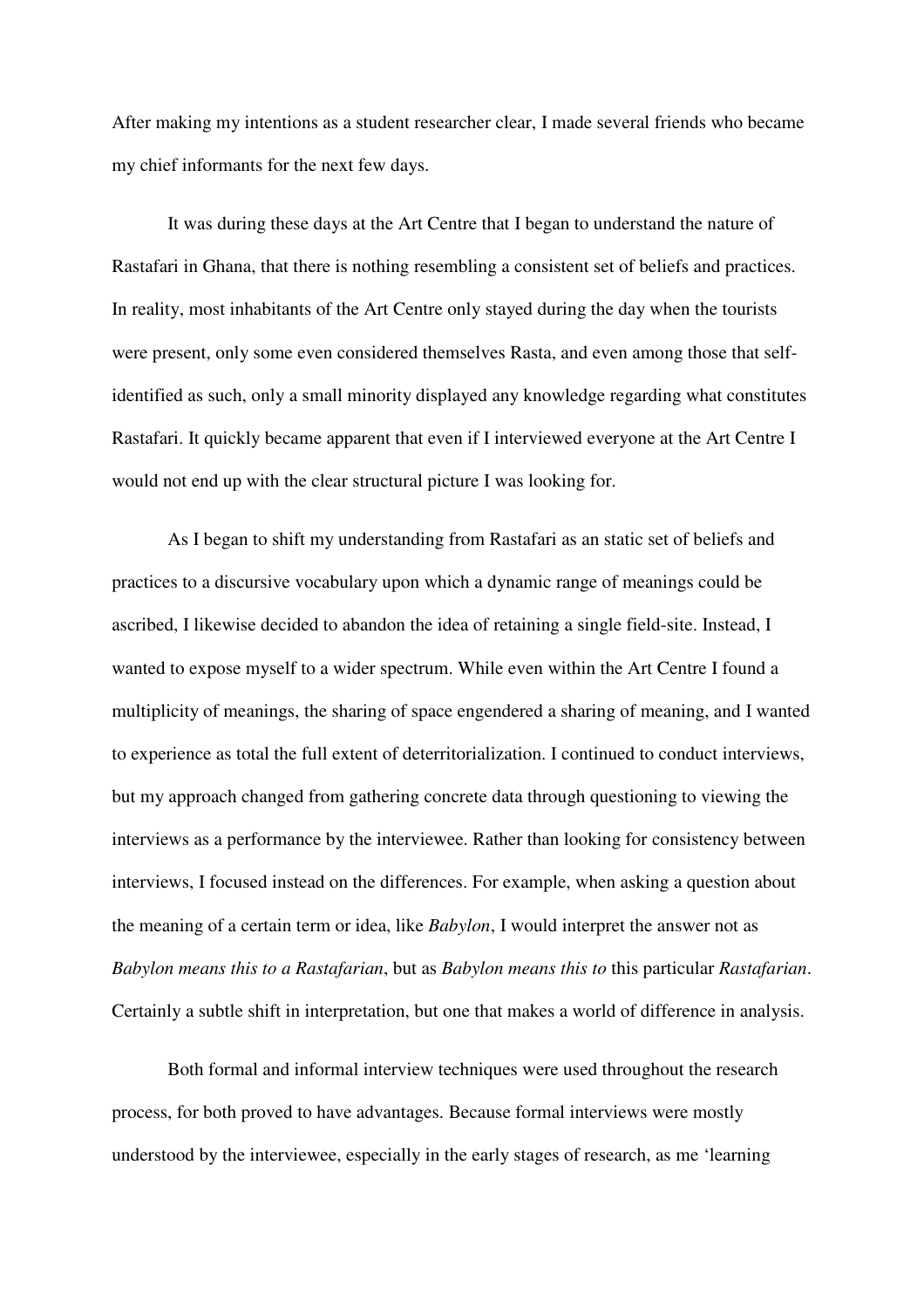about Rastafari', questioning yielded responses of whatever they felt the generally accepted answer to be. During the more conversational setting of informal sessions, interviewees tended to feel a greater level of comfort talking about their own beliefs and practices, often highlighting where they veered from the 'company line'. Of course, each Rastafarian constructs his or her idea of the official position in an individual manner, so I tried to maintain a critical perspective, interpreting the interview as both performance and text. Having had little previous experience with interviews before this project, it was not until the final week or two of fieldwork that the sessions became most fruitful.

I expanded my research to include several field sites in and around Accra, but I also made sure not to limit myself to human subjects. To understand the Rasta image, rather than Rastafari itself, it was important to pay attention to those images in every manifestation. This meant maintaining awareness wherever I went in Ghana, to Rasta symbols and signifiers on television, radio, advertisements, public transportation, small shops and clothing. I paid special attention to the presence of Rasta imagery in the corporate controlled mass media, as this represented perhaps the most radical re-appropriation of the original Rasta message. Although this work, adopting methodology of the semiotician, was easily incorporated into my routine daily movements throughout the city, it contributed greatly to my understanding of the subject.

As the foundation of ethnographic methodology, participant-observation played the single most important role in my research. I learned the most from walking, sitting, playing music, eating and living with assorted Rastafarians in Accra. I helped to set up shops in the Arts Centre, taught children at a school in Adenta started by Rastafarians, sang hymns at a Boboshanti Sabbath church service, discussed revolutionary strategy with Rasta scholars, planted moringa trees with Rasta farmers, and did (almost) everything the Rastas did. Simply spending time mingling with Rastafarians, far more than conducting interviews or reading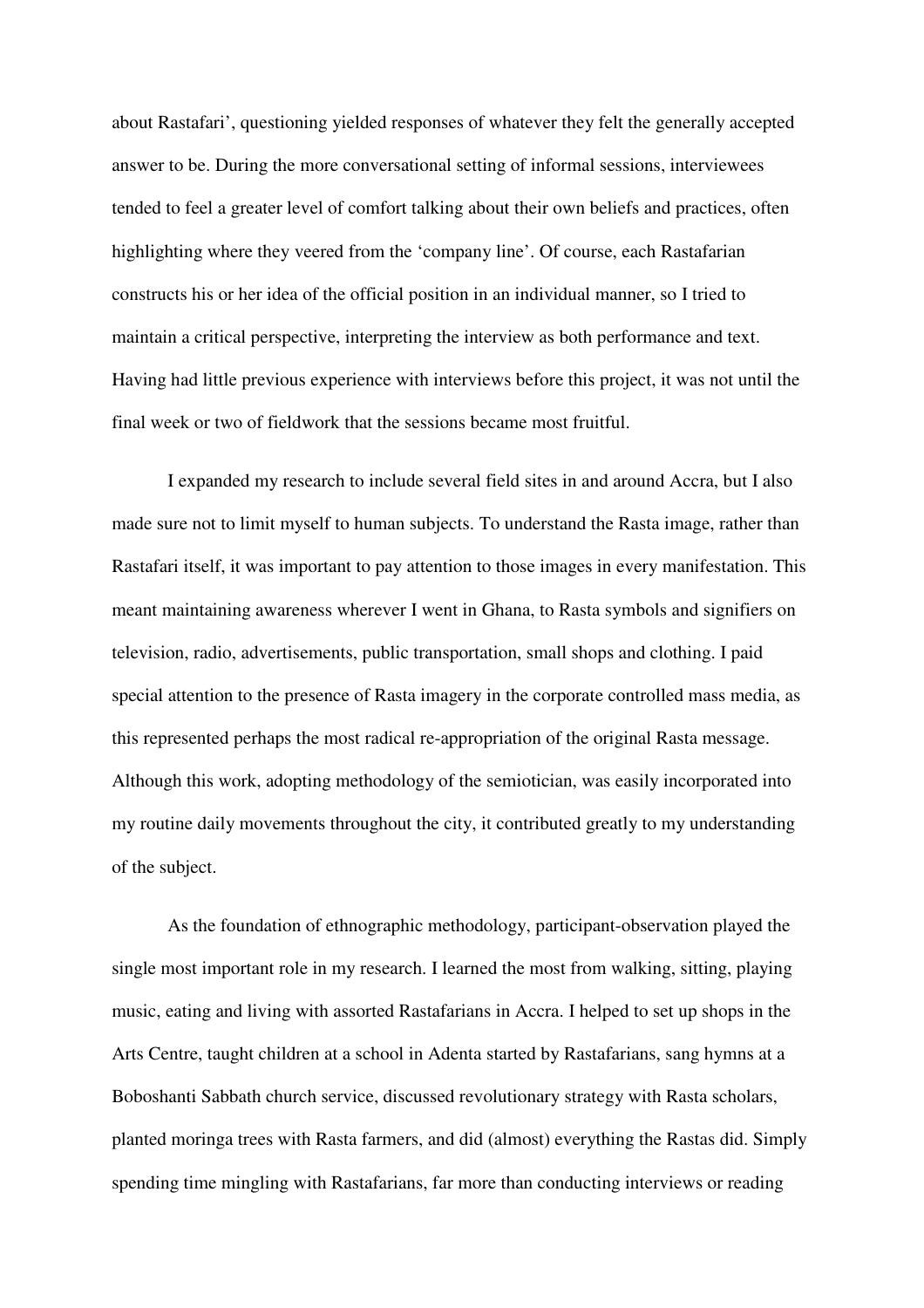books, allowed me to identify and empathize with the experience with the realities of life for Rastafarians. Furthermore, the sheer variety of Rastafarian experience forced me to focus on the heterogeneity of Rastafari and avoid any temptation to essentialize. Participantobservation humanizes the research process, turns them from objects back into real people, with not only significant ethical implications but also helping the researcher to avoid some of the reductionism that goes along with objectification.

A final note on participant-observation: the majority of self-identifying Rastafarians in Ghana practice illegal drug use to a varying extent (in fact for some this is the only deciding factor in that identification). This is a delicate situation because whether I participated or not the research would be compromised in some form. However, I feel like I made the right decision in not partaking, because the little lost by not being able to appreciate the full Rastafari experience was made up for in keeping a sharp mind and not being at risk for arrest.

 Because the area I was researching has not, to my knowledge, been the subject of scholarly inquiry in the past I was forced to rely less on a review of prior literature than I have in past research projects. In any case, there were no resources at the University of Ghana related to Rastafari in general and certainly none on Rastafari specifically in Ghana. Lack of adequate internet service further hindered my ability to find academic books or journal articles to use. A Rasta bookstore at the Accra Arts Centre had a few (quite expensive) photocopies of relevant books regarding the history of the movement that were very useful to put my current research into some historical perspective. Additionally I found a few useful articles from academic journals online. However, for the most part my participantobservation and interviews will have to stand on its own awaiting further research. Regarding literature, I have drawn far more from theoretical perspectives than ethnographic writing.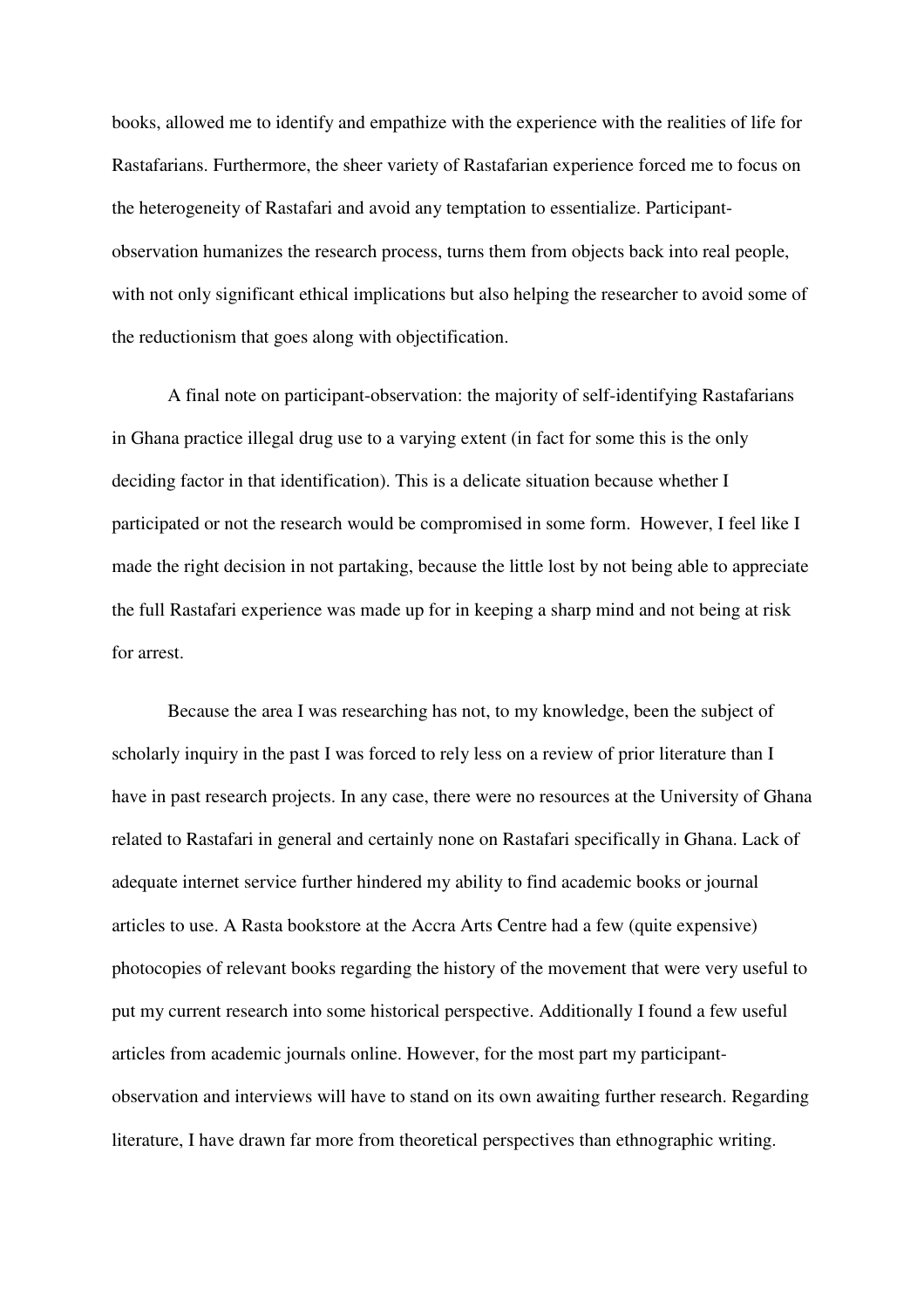#### **Findings:**

Brief History of the Movement:

 The Rastafari movement began in Jamaica during the 1930s in conjunction with the crowning of Haile Selassie as Emperor of Ethiopia. It emerged from the Pan-Africanist political ideologies of Bedwardism and in particular Garveyism. Known as Ras Tafari (Ras is an honorary title equivalent to Duke) before being crowned, Selassie fulfilled a prophecy Marcus Garvey had made about a Black sovereign taking the throne in Africa. More importantly, the Emperor served as a symbolic foil against Queen Elizabeth, the face of British colonialism in Jamaica.

 In its early days, Rastafari was primarily a political movement, agitating for freedom from oppression in Jamaica and for repatriation back to Africa. With little military or economic power, the first Jamaican Rastafarians combated the forces of oppression symbolically, through images, language, fashion and music. The elements of discourse that characterize Rastafari's presence in Ghana today were fashioned in response to particular historical and social conditions.

 As these conditions changed and reggae music spread Rastafari around the globe, the discourse took on a life of its own. No longer tied to their original meanings, symbols were left open for re-appropriation for anyone who wanted to use them, as is the case in modern Ghana.

#### Rasta Discourse:

 By discourse, I refer to a far wider range of expression than just language, although language does play a major role. Specifically, I am discussing collectively the *signifiers* of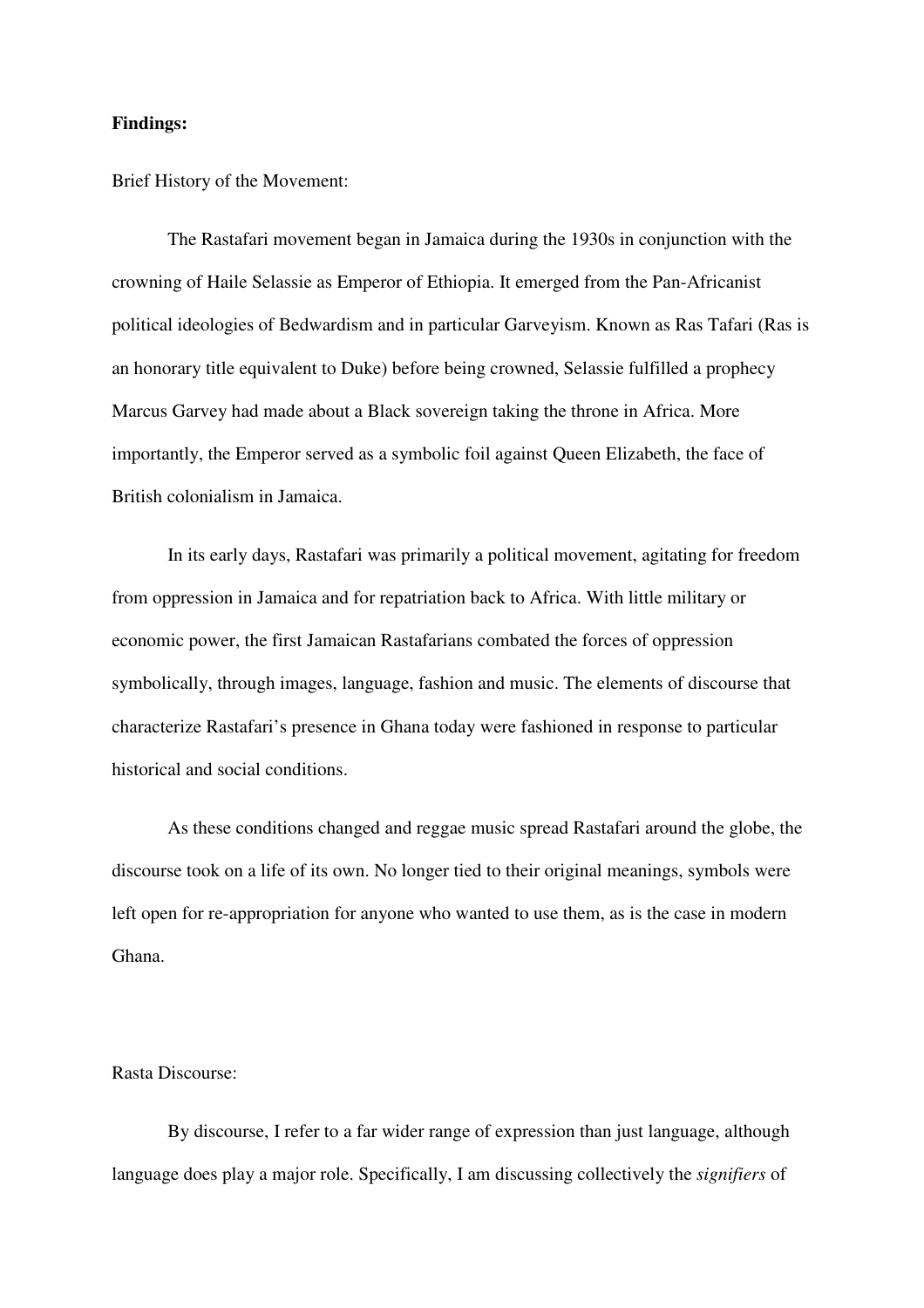Rastafari. In the semiotic tradition of Saussure, elements of culture are described as *signs* consisting of a signifier and signified. In terms of language, the signified is the idea and signifier the word. In terms of Rastafari the signified is a Rastafari identity, while the signifiers are the extrinsic expressions of that identity.

 As stated earlier, my original intention with this research project was to investigate what constitutes the essence, the signified, of Rastafari identity. Outside small, isolated groups, there was nothing in the way of agreement as to what the signified was, despite relative consistency of the signifiers. The significance of red, black and green varies according to who is asked, but the colours themselves remain a constant.

 Rastafari culture, then, is a patchwork of empty signs that nevertheless unite a heterogeneous community of peoples in its own peculiar way, through the (re)production, transmission and manipulation of discursive elements.

Elements of Rastafari Discourse:

#### Image

• Haile Selassie – Belief in the divinity of former Emperor of Ethiopia Haile Selassie I (1892-1975) was perhaps the single most important tenet of the original Rastafari movement. Born Tafari Makonnen, the name Rastafari is in fact taken from the addition of the "Ras" title to Selassie's given name. His ascension to the throne fulfilled a prediction/prophecy made by Marcus Garvey that an African king would soon be crowned in Africa. Selassie provided an alternative to the Queen of England and the Jesus of the white colonial oppressors in Jamaica, and his deification was largely a result of religious elements entering into and strengthening the country's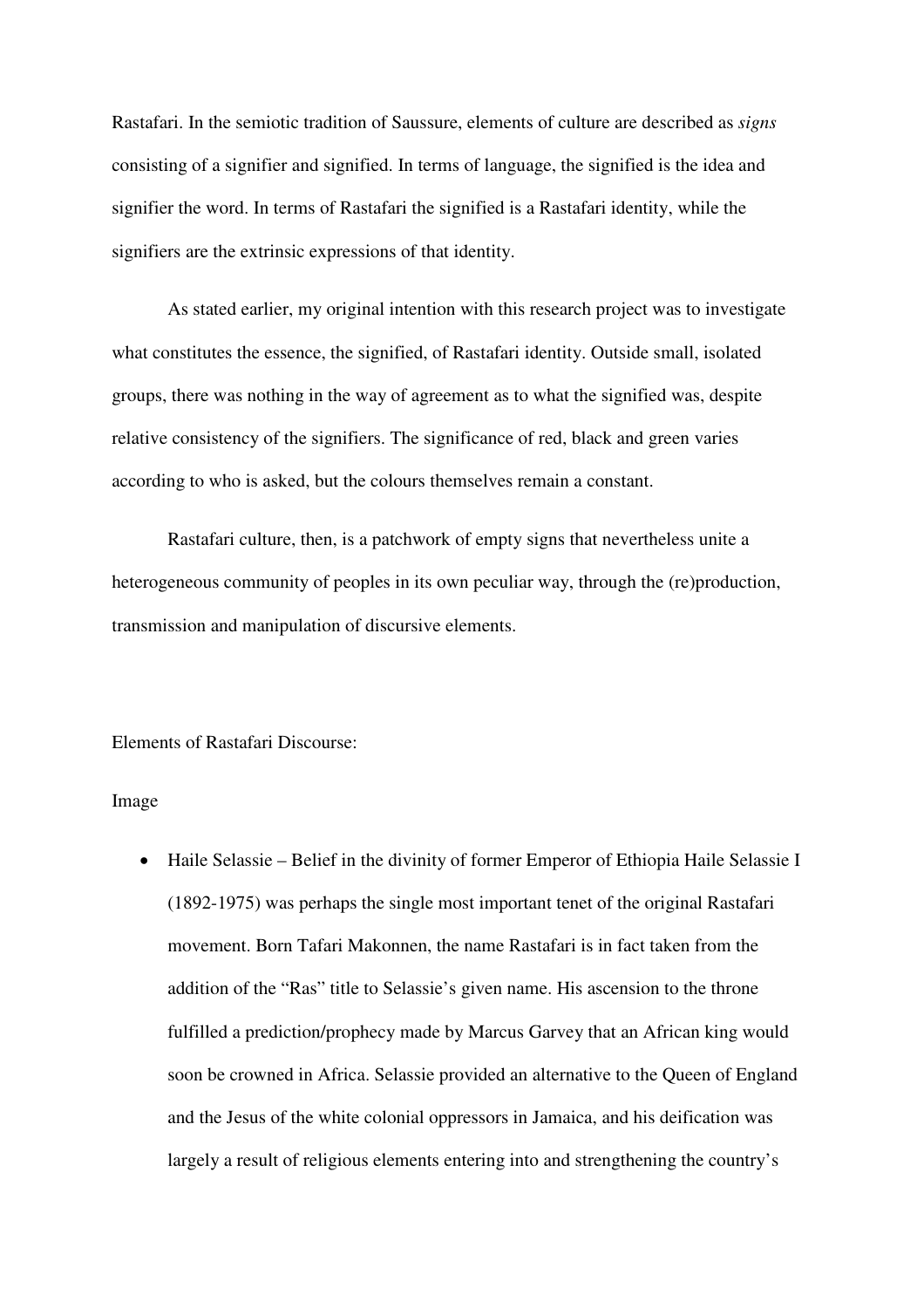revolutionary political struggle. The Emperor's speech to the League of Nations in 1936, during which time he was the only black monarch in Africa, precipitated a totemic alignment under "His Imperial Majesty" wherein he could stand in binary opposition to the figures of Western politics and religion. Many Rastafarians I talked to, particularly those more devoted to their practice, asserted belief in Selassie's divinity to be the single most important factor in whether an individual could identify as a Rasta. Selassie's name (always pronounced Selassie "I") is constantly invoked by many Rastafarians in greetings, expressions of agreement or simply for no particular reason at all. A great deal of the Rasta symbolic canon is derived from Haile Selassie's life, deeds and philosophy.



• Lion of Judah – During his lifetime Haile Selassie was referred to as "Conquering" Lion of the Tribe of Judah", and the lion was the symbol of the Ethiopian monarchy. Subsequent to adopting Selassie as their God and King, the first Rastafarians also adopted his iconography as their own, although today few Rastas in Ghana are aware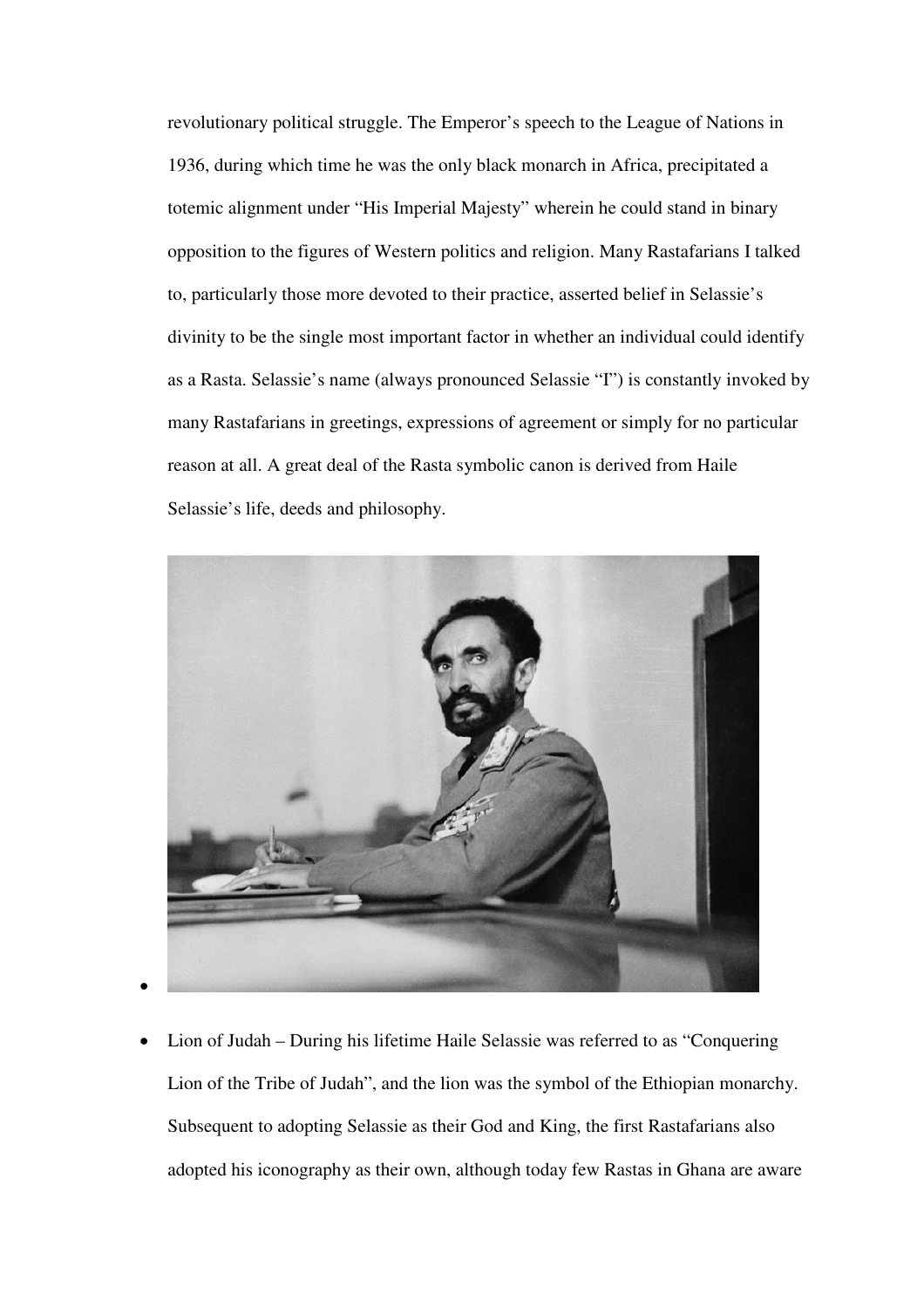of their historical origins. Most Rastas who I queried concerning the meaning and history of the lion symbol gave entirely different explanations, exemplifying the manner in which Rastafari's icons have endured and thrived in West Africa while their intrinsic meaning was left in the Caribbean.

• Red/Black/Green, Red/Gold/Green – The "Rasta colours" which adorn most Rastafarian imagery in dress, architecture were derived originally from the red, black and green of Marcus Garvey. Red represented the blood of martyrs, black the African people and green the lush natural vegetation of the African continent. The colour gold is also frequently included in reference to the Ethiopian national flag. In Ghana, the colours are less effective as a marker of identification because they are the same as the Ghanaian flag. As with the lion symbol, there is little consistency among explanations for the meaning of the Rastafarian colours.



**Dreadlocks**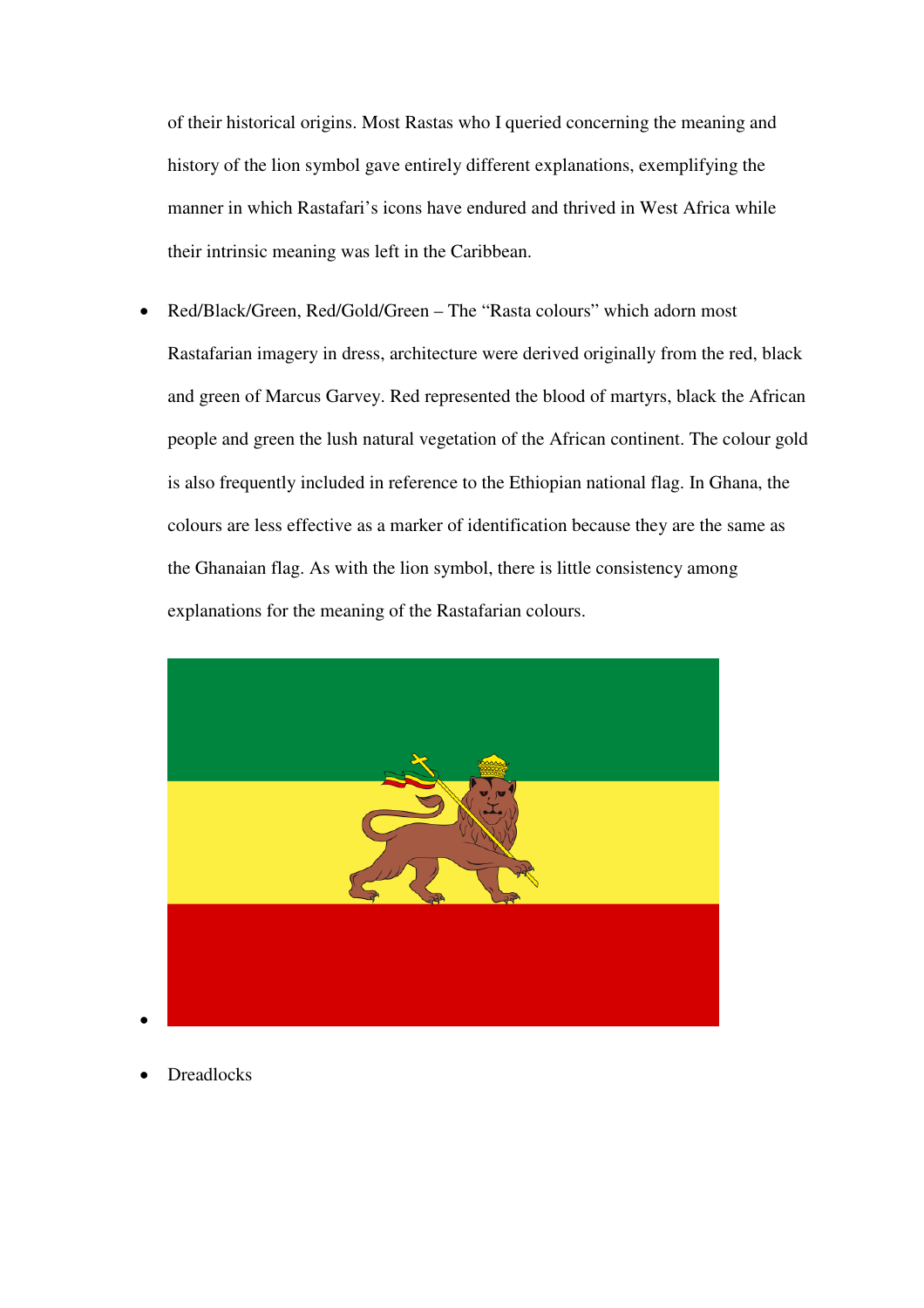

## Sound

- Iyaric Early Rastafarians, in resistance to the colonial language of English, began to modify the language with certain neologisms, creating a specific dialect which became known as Iyaric. The dialect reflects elements of Rastafari political philosophy and metaphysics.
	- o I-and-I: A term used in place of potentially any personal pronoun, but generally it replaces the word "we". It refers to unity of all things—both the oneness of God/Jah and man, as well as among every individual human being.
	- o Overstanding: Rather than say "understanding", which was said to have elements of negativity because of the word "under", many Rastafarians will say *overstand* to indicate that the process of over/understanding is a vehicle to reach a higher place.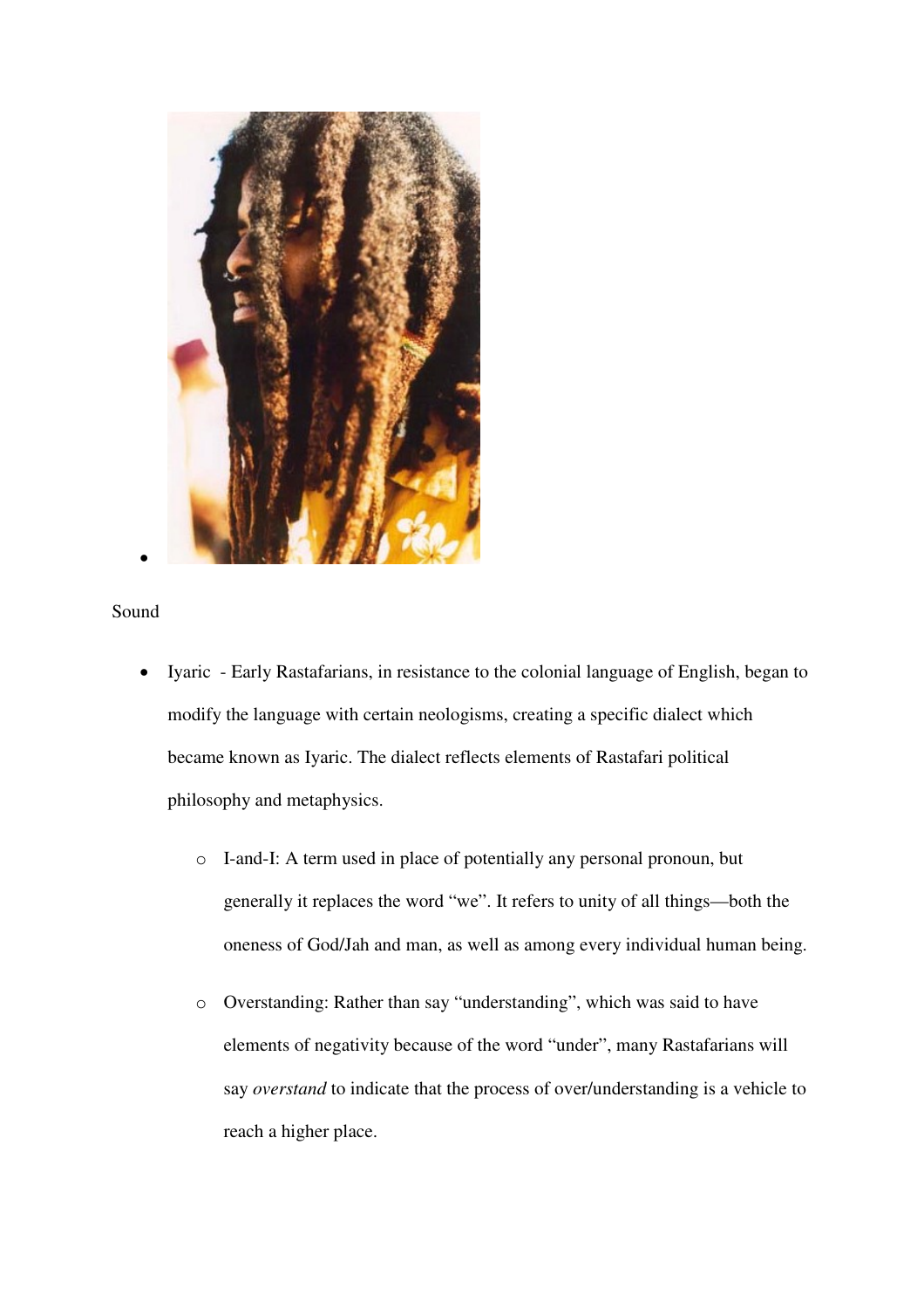- o Downpression: Just as Rastafarians don't like to associate the word under with the concept of understanding, the "up" sound in oppression was also thought to be incongruous with its meaning as well as socioeconomic and political effects. As a result, "oppression" was replaced with *downpression*, because the process holds down the masses rather than allowing them upward mobility.
- o Irie: "I respect I eternally", *irie* is a general term referring to a positive and lively emotional, physical and spiritual state in an individual. Instead of saying "how are you?" one would ask "everything irie?" or "are you feeling irie?".
- Reggae Owing to the international popularity of Bob Marley, Peter Tosh and other reggae artists, the musical genre has become for many synonymous with the movement as a whole. It has, in truth, likely done far more to spread the doctrine and imagery of Rastafari worldwide than any other factor. The music originated in the ghettos of Kingston, Jamaica out of ska music, which had in turn been a syncretised blend of Jamaican folk music with American pop genres.

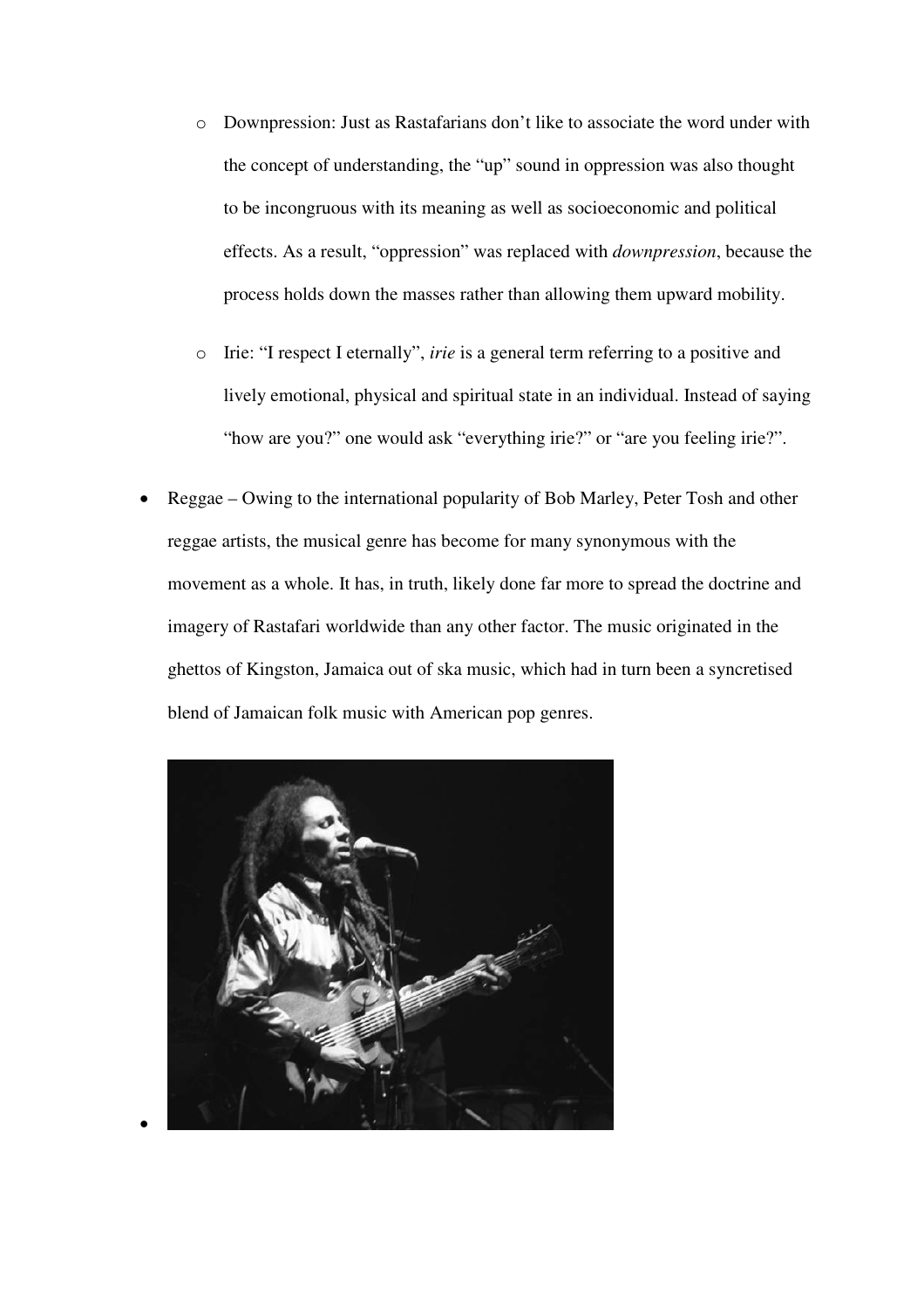Rasta Place:

 Eric, the first Rastafarian I met in Ghana, ended up bringing me to buy a phone and make sure I got a good price, but not before taking a detour to drop off the coconut tree he was carrying on his head. Less than one hundred meters from the urban madness of Achimota Tro-Tro Station, in the middle of a residential neighbourhood, we cut through the grounds of a primary school and into a field of sugarcane. Blocked off from the world around by row of strategically planted tall foliage lay a dense mass of mangroves, with a carved out tunnel leading inside. Too curious for circumspection, I followed Eric through into a large open area built into the trees. The dim lighting that made it through the tarpaulin overhead illuminated a thickly furnished space of perhaps ten by ten metres. Most of the floor space was inhabited by chairs of varying shape and repair, which in turn were inhabited by men with dreadlocks of varying shape and repair. One stood up to offer me a fist pound. *Welcome to the palace*. He said. *This is Zion*.

 Identity and everything that goes along with it is strongly tied to constructions of place. This is why displacement can have such drastic effects on the psyche of peoples and individuals. In most of Ghana's populated environments, the Rastafarian is an anachronism. There is an incongruity between the identity as Rasta and the place constructed by mainstream Ghanaian culture. For many Rastafarians, mainstream places are hostile territory, *Babylon*, and when out and about don their pride like a suit of armour. The lone Rasta walking is an enclave of counter-culture, a living bubble of resistance.

 Above all, it is the particular idiom in which a Rastafarian expresses himself that defines his relationship to the non-Rasta place. Many Rastas, particularly those more personal and business ties to the mainstream society and economy, choose not to adopt the outward signifiers of Rastafari. They wear few pieces of jewellery, dress 'well', shave their hair, and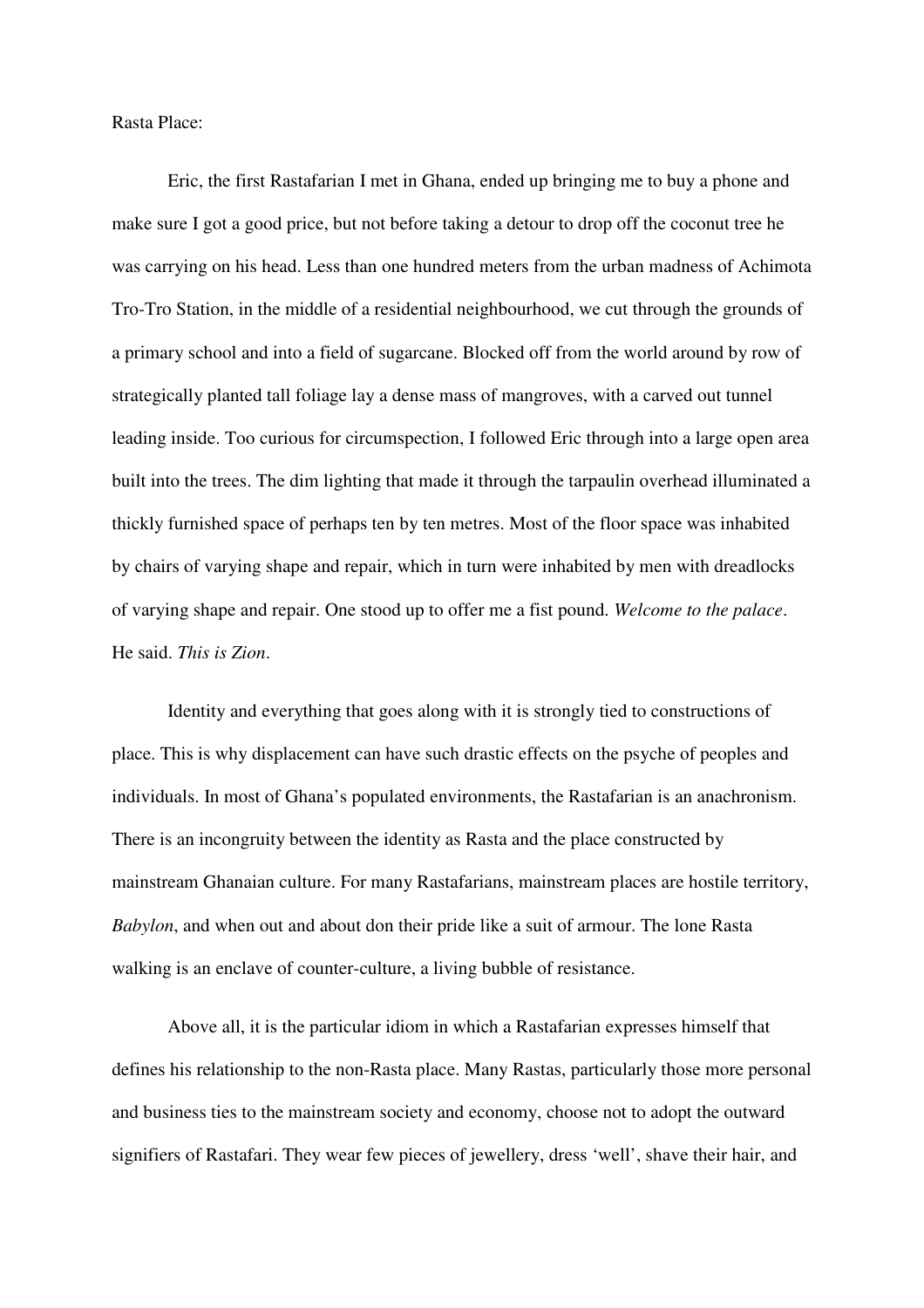move among the non-Rastas at ease. They are Rasta because they identify as such, for varied reasons, but what is significant is how they strategically negotiate personal associations to Rasta signifiers in order to manipulate their relationship with respect to mainstream society.

 Because they are unwelcome, to varying degrees, in many public spaces, Rastafarians tend to create specific places where they can freely congregate. Like the palace in Achimota, these places are the *architectural* signifiers of Rastafarian identity, and thus a significant element of the Rastafari semiotic discourse.

 Rasta places often emphasize natural construction, from bamboo and palm fronds, over processed construction materials. They are decorated with the familiar iconography: the Ethiopian flag, posters of Haile Selassie and reggae musicians, and everything painted in red, gold, black and green. Cannabis is smoked freely, and in fact requiring a safe place to partake in the practice of smoking was often one of the chief reasons given for the creation of "Rasta spaces"

 It was in Rasta spaces, where Rastafarians are free to act as they please away from the oppressive forces of the mainstream cultural environment, where I learned and observed the most about Rastafari practice. I conducted fieldwork a few Rasta places in and around Accra, including the aforementioned palace, the Arts Centre in downtown Accra, the homes of various Rastafarians and a Bobo-Ashanti camp in Ghana's Eastern Region.

#### Bobo Dreads:

 Although most Rastafarians describe themselves as independent, there exist a number of "mansions" or organized sects of Rastafari. These include such organizations as the Twelve Tribes of Israel, the Ethiopian World Federation, the Nyabinghi and the Bobo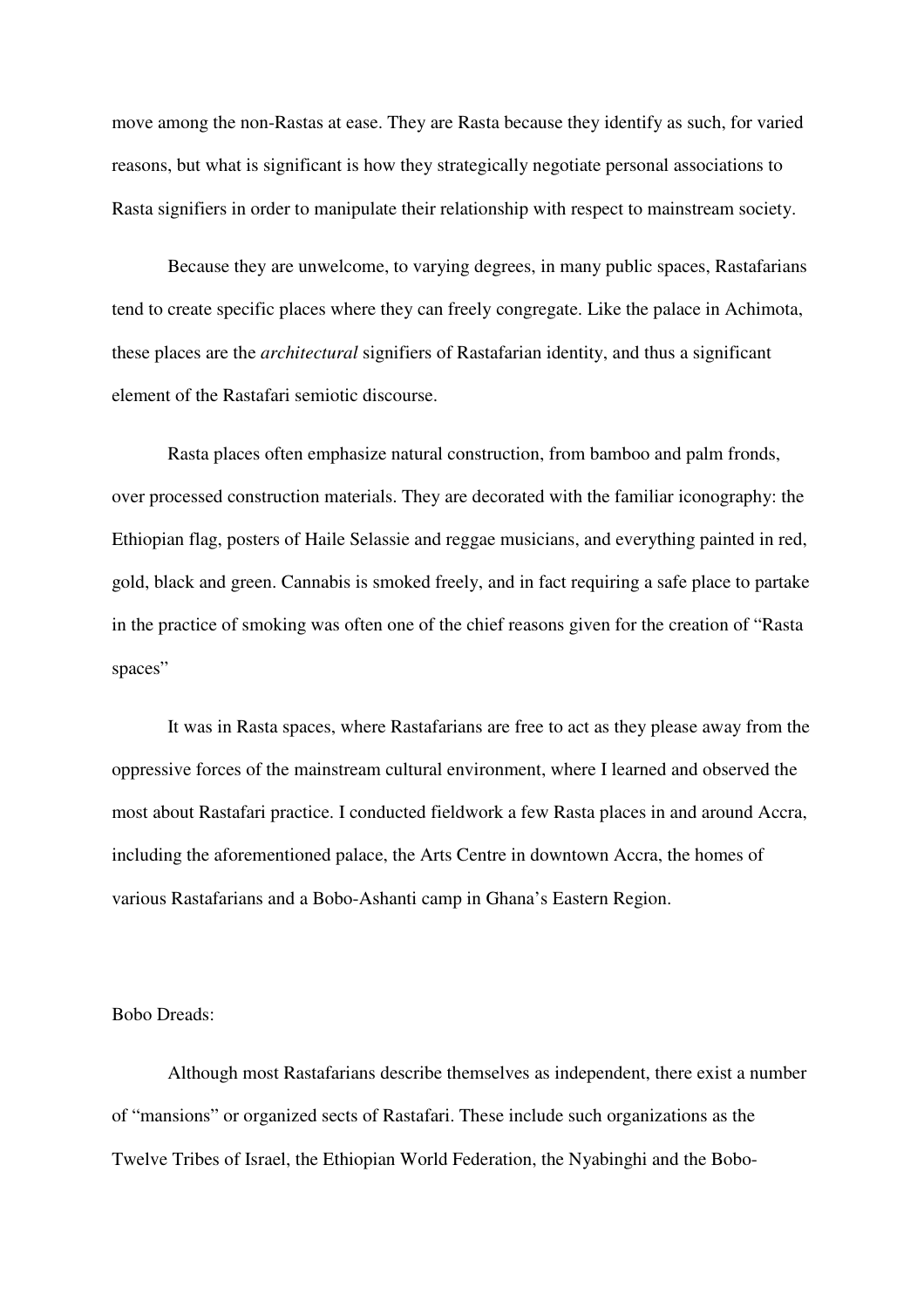Ashanti. The Bobo-Ashanti mansion was founded in 1950s Jamaica by Charles Edwards, known by his followers as Prince/King Emanuel. The Bobo-Ashanti consider him the incarnation of Christ, part of the Holy Trinity along with Haile Selassie and Marcus Garvey. As they say that one can only know the father through the son, they pay more heed to the ideologies of Emanuel than to Selassie.

 I was brought to the Bobo-Ashanti camp by a Rastafarian informant who had spent some time there over ten years ago. We travelled from Accra to Koforidua and then to Tafo, where the camp is located. I learned that it was founded in 1991 by three Bobo-Ashanti from Jamaica, who had built up a commune-style community on the land and planted farms for subsistence. Although my informant asserted that when he had lived there the camp housed over fifty people, when I visited that number had dwindled to between six and ten, depending on how many were visiting at the time.

 The Bobo-Ashanti follow the strict tenets of Prince Emanuel, which closely mirror Old Testament Jewish Law, particularly observing the Sabbath from sundown Friday to sundown Saturday, fasting and rigid regulations regarding symbolic, physical and conceptual cleanliness.

 Cleanliness and pollution, in the sense of Mary Douglas, carries over into ever aspect of life at the camp. The symbol of the Bobo-Ashanti is the broom, which they make for sale as part of their subsistence. Before entering the camp I had to have my bag searched, remove my footwear, pray to the East, and tuck in my shirt. Because I had no turban or robes (the attire of male Bobo-Ashanti), I was only allowed in certain areas, couldn't enter the kitchen or take water from the well. The rules for menstruating women are especially strict, as they are not allowed to be visible to men during this time.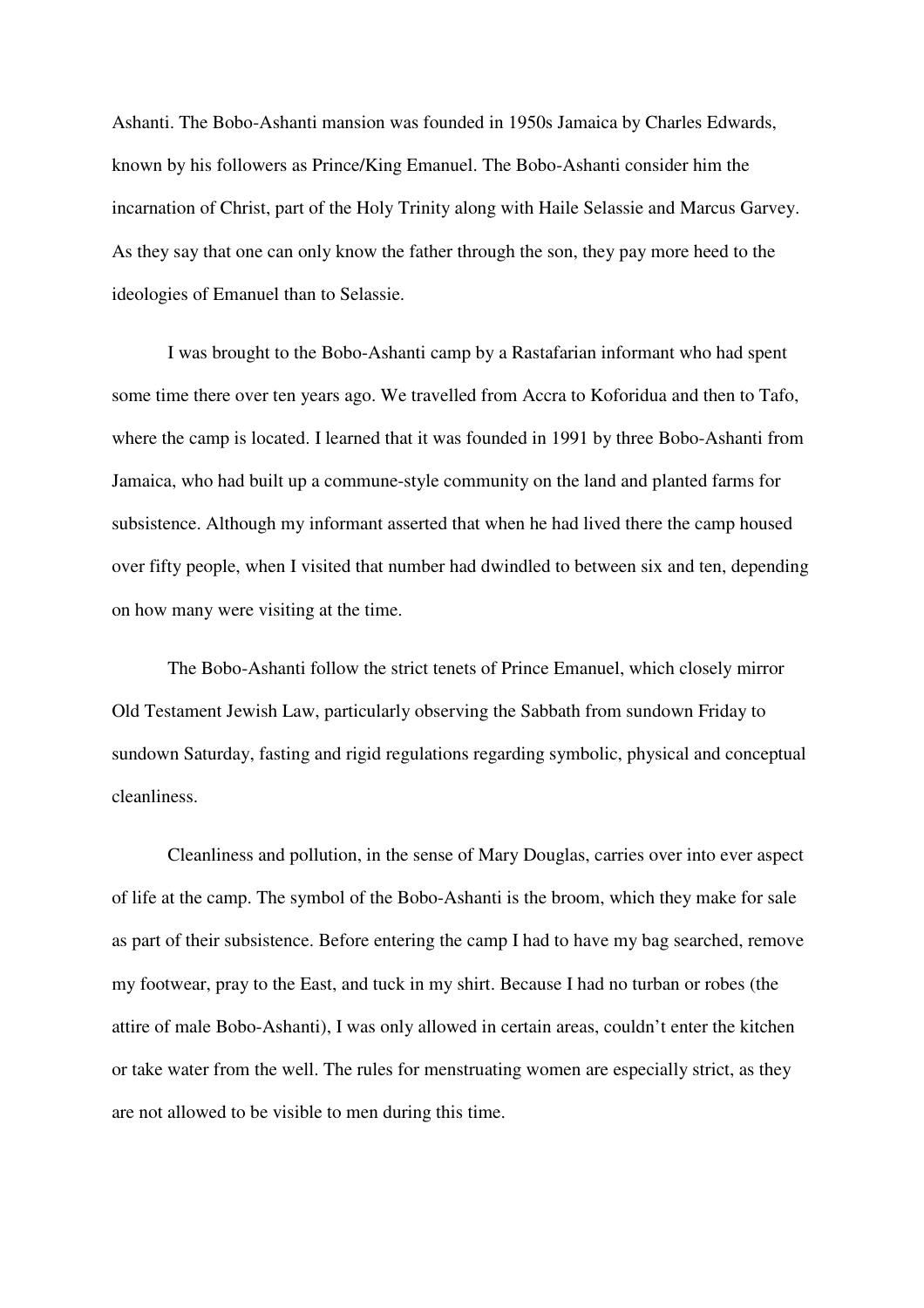Of the three founders of the camp, one had passed away and one had returned to Jamaica, leaving only the one to govern the community. According to informants outside the camp, he had enforced the rules of pollution so strictly that everyone who disagreed with his governance, including all the women, had left the camp.

 Male Bobo-Ashanti are all either prophets, priests or in-training, and the inhabitants of the camp spent most of their day in the church (known as the Tabernacle) or performing daily duties around the camp. They congregate for the singing of Psalms three times each day, and have extended fasting services on Mondays and Wednesdays. Saturday, the Sabbath, is spent in almost constant prayer.

 "We are not Rastas or Rastafarians", they told me. "We follow Rastafari." The Bobo-Ashanti take great pains to distinguish themselves from the larger Rasta community, and in beliefs and practices bear little resemblance to most Rasta informants I met. This emphasis on distinction carries over into the realm of Rasta discourse and some of its most prominent expressions. Bobo-Ashanti do not listen to reggae or play football, asserting that such activities are the "entertainment of Elizabeth" designed to fool the people. Instead, hymns are sung to the accompaniment of Nyabinghi drumming. The Rasta colours of red, black and green are still present, but their order is reversed on the Bobo flag. All Bobo wear dreadlocks, but keep them wrapped up in turbans. While the fist pound is the universal greeting of most Rastas (itself creating a distinction between Rasta culture and the finger-snap of mainstream Ghanaian culture), Bobo-Ashanti bow and greet each other as "my Lord". Lastly, instead of Haile Selassie as the most prominent figure, it is Prince Emanuel who occupies that position.

 Thus, the field of Rasta discourse once again displays its remarkable versatility in being open for appropriation, in this case for establishing a dualistic boundary within Rastafari itself. Dualism carries over into every aspect of the Bobo-Ashanti mentality. They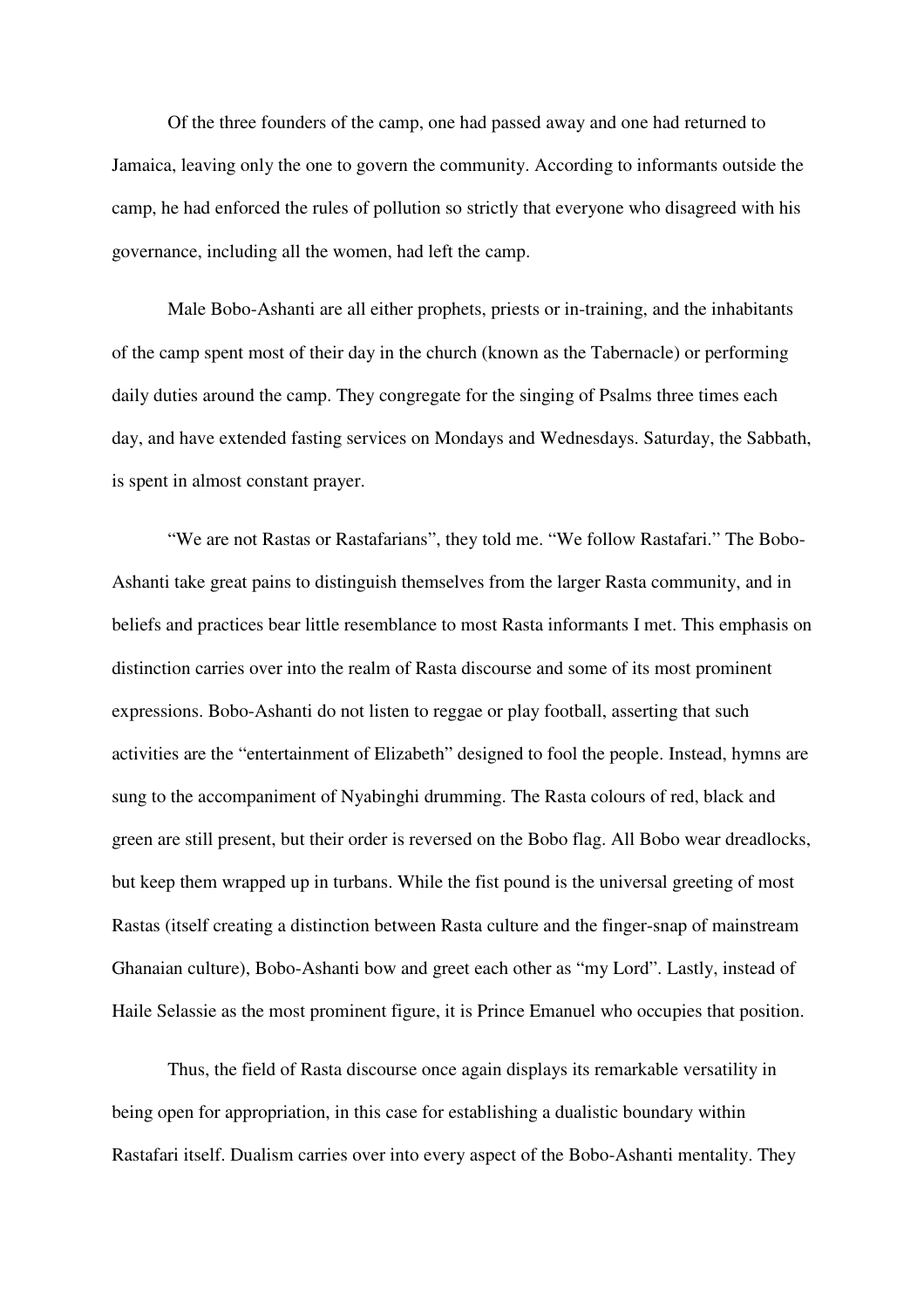strongly condemn any mixing of conceptual categories, particularly when it comes to ethnicity and homeland. "China for the Chinese, India for the Indians, America for the Americans, and Africa for Africans home and abroad", a quote of Prince Emanuel, could be heard many times during services and also during general conversation. Mixed race coupling was strongly discouraged, being likened to mules that cannot reproduce.

The Arts Centre: The Arts and Cultural Centre is located in downtown Accra, south of Tema Station, as I described in the methodology section. Rastafari at the Arts Centre is Rastafari at its most decentered, nebulous and heterogenous. While I repeatedly heard that half the inhabitants were "Rasta", these Rastas spanned the entire spectrum of shaved head cannabis smokers to Nyabinghi priests. It was at the Arts Centre that I began to truly understand the multiplicitous nature of Rastafari in Ghana. Exposed to such a dynamic range of individuals who identified themselves as Rastas, there was no way to reconcile the spectrum into a single essence, and I had to come to terms with the fact that it was neither possible nor even desirable.

 I spent several days at the Arts Centre conducting fieldwork, and continued to return for interviews and more participant-observation. One Rasta woman (*empress*) who ran a Rasta bookstore and reggae music shop proved to be an especially helpful resource, and was one of the few Rastafarians I met during the entire course of the fieldwork who had much familiarity with the beginnings of Rastafari as a political movement. I noticed that the more "conscious" Rastas like her networked mainly, but not exclusively, with other conscious Rastas. By *conscious* (a term used by themselves in self-reference), they set themselves apart from"dreadlock" Rastas who may express the fashion and speech of Rastafari but not its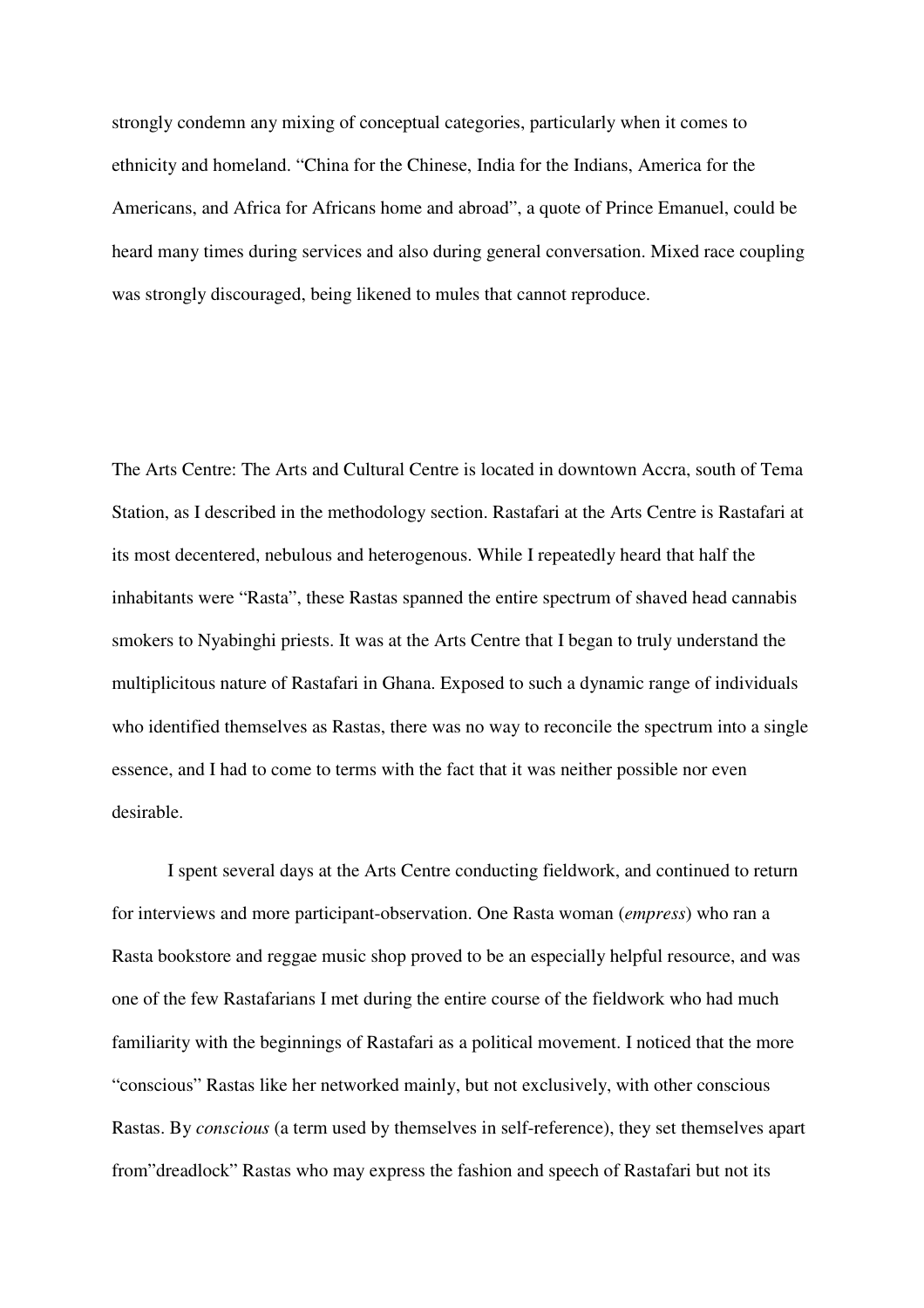essence. Interestingly enough though, even among conscious Rastas there was surprisingly little agreement as to the constituency of that essence.

 Despite the presence of some conscious Rastas, the Arts Centre was a place where the Rasta *image* dominated. One possible reason for this as an economic function, as the Arts Centre is primarily a place for artisans to sell crafts to foreigners, many of whom are attracted to the Rasta image for its novelty among other reasons. In a place where vendors outnumber shoppers ten to one, any advantage in attracting foreigners to one's shop can make a significant difference in one's income. Of course, that is mere speculation, but it likely plays some role.

The Palace: The palace at Achimota, which I've mentioned earlier, was the first Rasta place I experienced and remains utterly unique. This is primarily because of its location, directly in the middle of a relatively dense residential neighborhood. Most Rasta places tend to be somewhat isolated, either on the beach or out in the bush, but the palace is literally located in a backyard. In fact it seemed more like a clubhouse than a palace, an enclave where mostly middle-aged males could escape from the pressures of life outside. In my time there I only saw one woman, a relative of the "king" of palace.

 The king and his family are the owners of the land, and he farms sugarcane, coconuts, plaintains and other crops on the plot. He built the palace about thirty years ago, and his family still lives a conventional lifestyle in a conventional house on the same property. Inside the palace, the king is set apart from the others who frequent the place: anyone who enters must pay their respects, he sits in a bounded off area on one side of the room and is treated with a degree of reverence by all others. However, he occupies more of a "first among equals" position, and the social dyanmics involving the king and others is approached as a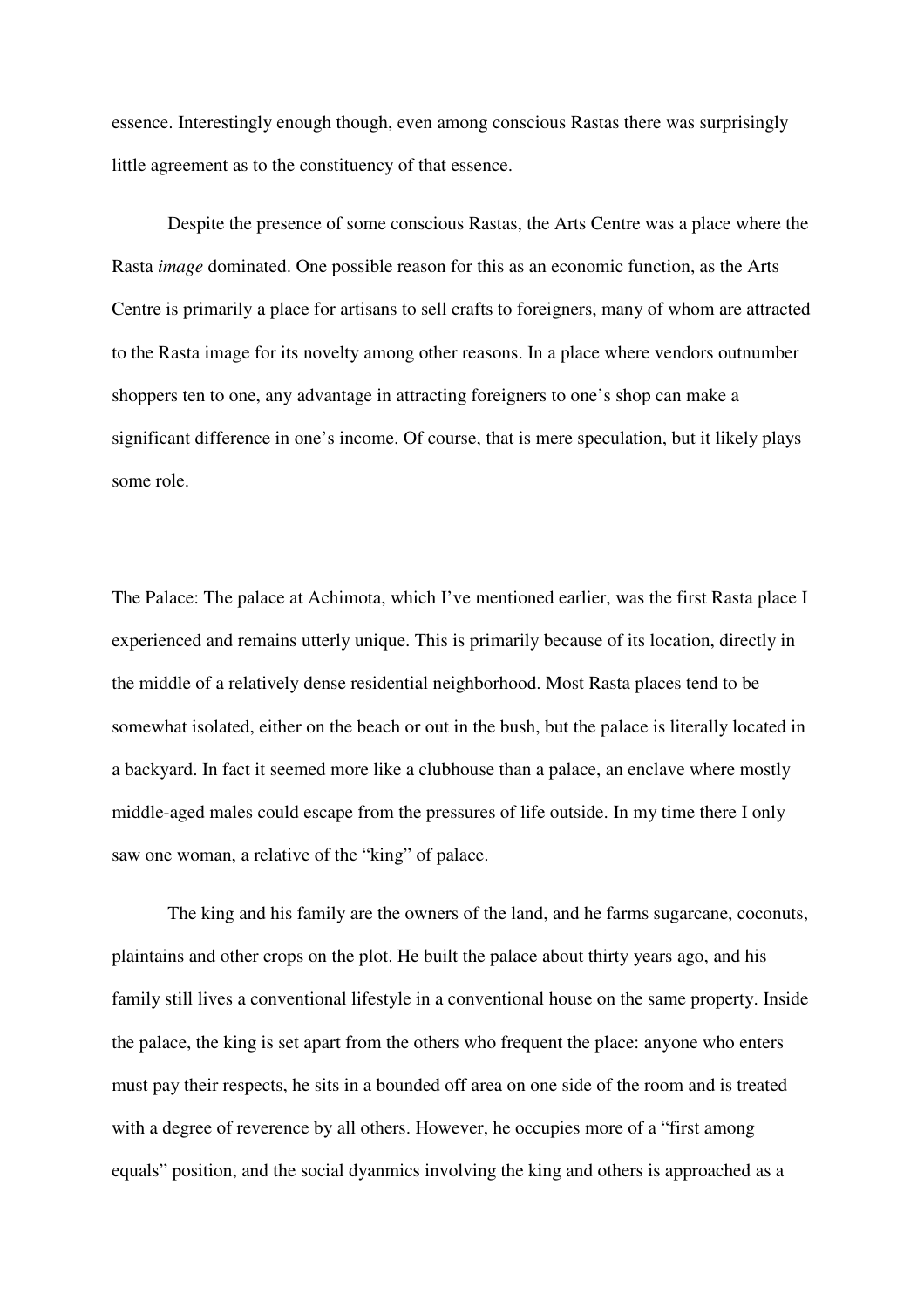playing at royalty rather than as a serious hierarchy. Indeed, the palace bears much resemblence in form and function to a pre-adolescent boys clubhouse.

 Each time I visited the palace there were between five and ten people present, with a few of the king's closest friends there every time as well as new faces. Not all were Rastafarians, although the king and the regulars were. Many who passed through were well dressed and clean shaven—to them the palace was a place where one could act freely. The freedom to ingest cannabis away from hassle by authority figures and disapproving family members was given by many as a reason why they came to the palace.

 Also notable is that the palace was a place for intellectual reasoning and sociopolitical debate. The radio was always on and tuned to BBC World News rather than the reggae music one might expect. The king especially placed high value on books and was enthusiastic about showing me texts on Buddhist philosophy and cultural studies. Still, many of those at the palace displayed no interest in such intellectual matters.

 The palace then, is a microcosm of Ghanaian Rastafari. It is a place set apart from the mainstream, but set apart in no strictly defined manner. Rather, anyone desiring to partake in unconventional activities of any kind could use the space for their personal expression, but all under the banner and name of Rastafari.

Adenta School: One of the more admirable modes of practicing Rastafari was displayed by four Rasta friends from Madina. Having grown up together and now in their mid-20s, they have established a school in Adenta for children who had been too poor to pay for their education. According to them, a Rastafarian does not work with or through the government bureaucracy, and thus they had to take matters into their own hands. Compared to other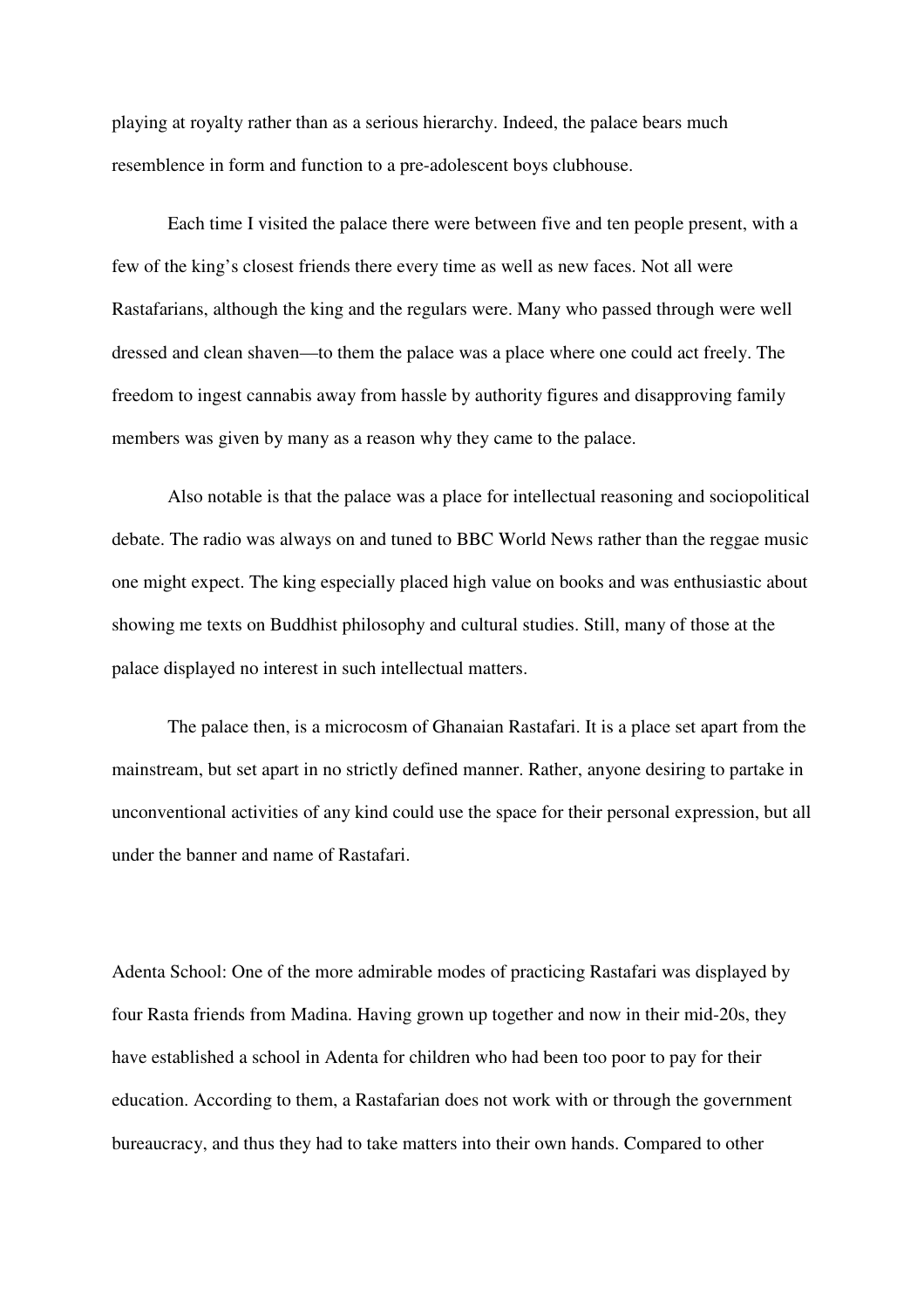Rastafarians they spoke little about the divinity of Haile Selassie or other religious concepts, preferring to practice Rastafari by educating the youth.

 The school—really just a 5x10 metre structure normally used as a church—could still be considered a "Rasta place", for it is a physical locale where Rastafari is practiced. None of the four has any training in education, and I question exactly how effective their teaching is, but the effort and dedication I observed among them was admirable and one of the more life affirming displays I have seen in this country. Neither the students nor teachers have money to spend on school supplies, but what money they do come across goes mostly to the children. It is a full time job, and the Rastas teach from eight to three every weekday. Besides teaching, as musicians they play music for and with the students, although this was the only area I noticed where Rastafari (specifically its embrace of music as a form of education) influenced the curriculum. For all the talk about working independently of the system, lessons came straight from official lesson-books.

Mediascape: Not a physical place but abstract one, the mediascape as defined by Arjun Appadurai is one of the "locations" in Ghana where Rastafarian imagery and symbolism is most present. All over the country, reggae music containing Rastafari discourse can be heard playing from minibuses, shops and corporately owned radio stations. It is one of the primary areas where this discourse is transmitted and reproduced. Not only in music, but images such as the Lion of Judah are featured prominently, especially in urban areas.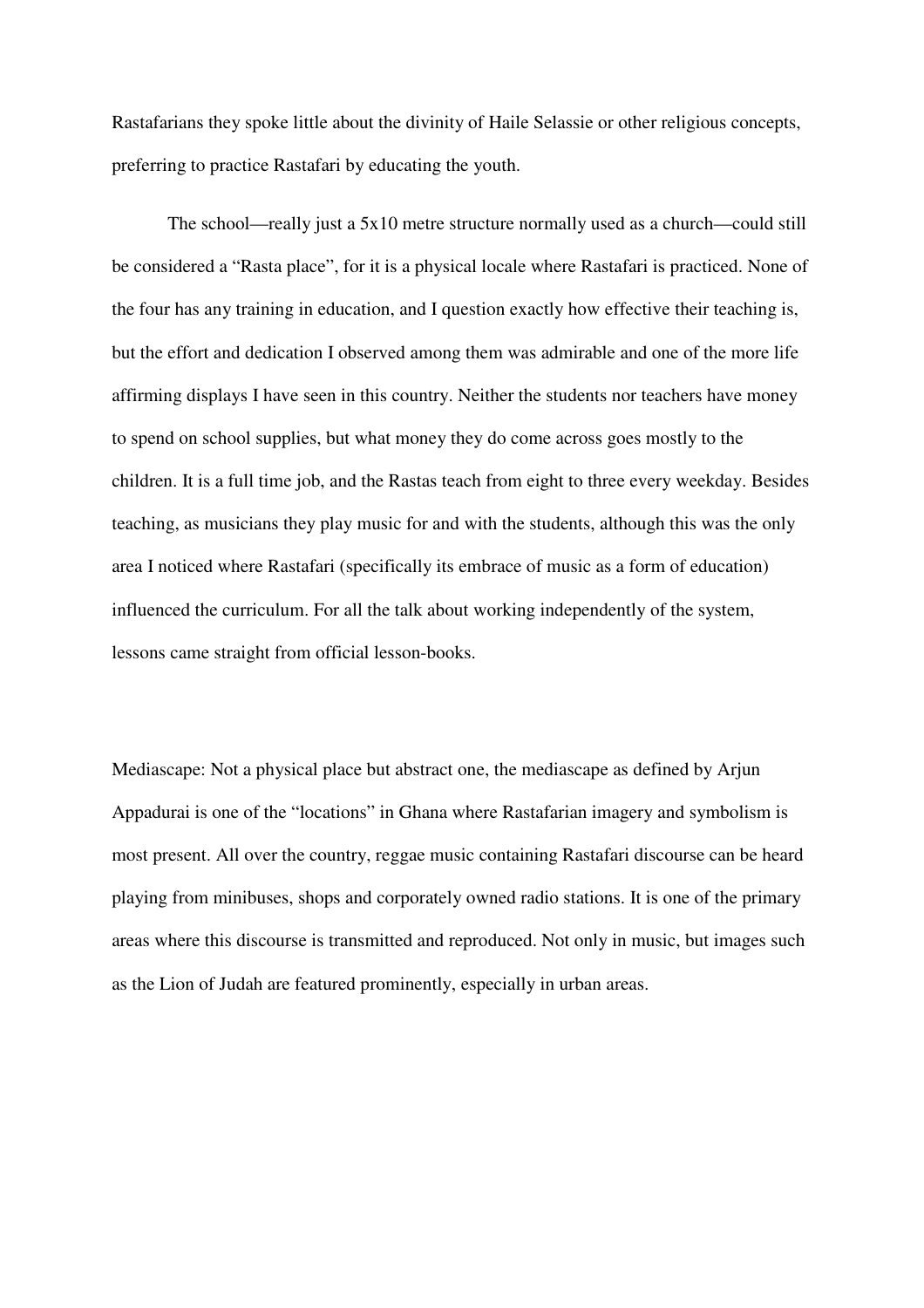## **Discussion/Conclusions**:

 In my quest to discover the essence of Rastafari identity and practice, I ultimately found that no such thing really exists. Rastafari identity is a multiplicity, connected through symbols and icons carried over from a Jamaican political movement in the 1930s.

 How then to account for this utter decentralization of Rasta culture? If the movement began with a high degree of internal consistency, then how did it become what it is today? I can make no definite statements on the issue, but only offer some speculation.

 The discourse of Rastafari was adopted by political revolutionaries as strategic tools; for many, symbolic warfare was the only method of resistance. Thus, the discourse was tied to a central force of production, that being the political and socioeconomic conditions of colonial Jamaica. Even spiritual and religious elements like the divinity of Haile Selassie originated in political agitation against the British oppressors. The shared conditions acted as a centralizing force among Rastafarians and tied together their identity by being attached to a concrete material entity.

 When Rastafari was displaced in time and space from the colonial conditions and across the Atlantic to West Africa, its material basis was lost. For the most part, only the extrinsic aspects made the crossing. Thus, Rastafari exists in Ghana as a field of aesthetics, a vocabulary of language, images and music. It is a genre, with defined form but not content. Rastafari discourse is no longer produced but instead *re*produced; no new iconography is being created because the political forces of production no longer exist.

 For this reason, Rastafari has become steadily more and more decentralized, and today the term Rasta has no consistent referent. It means something different to everyone, Rasta and non-Rasta alike.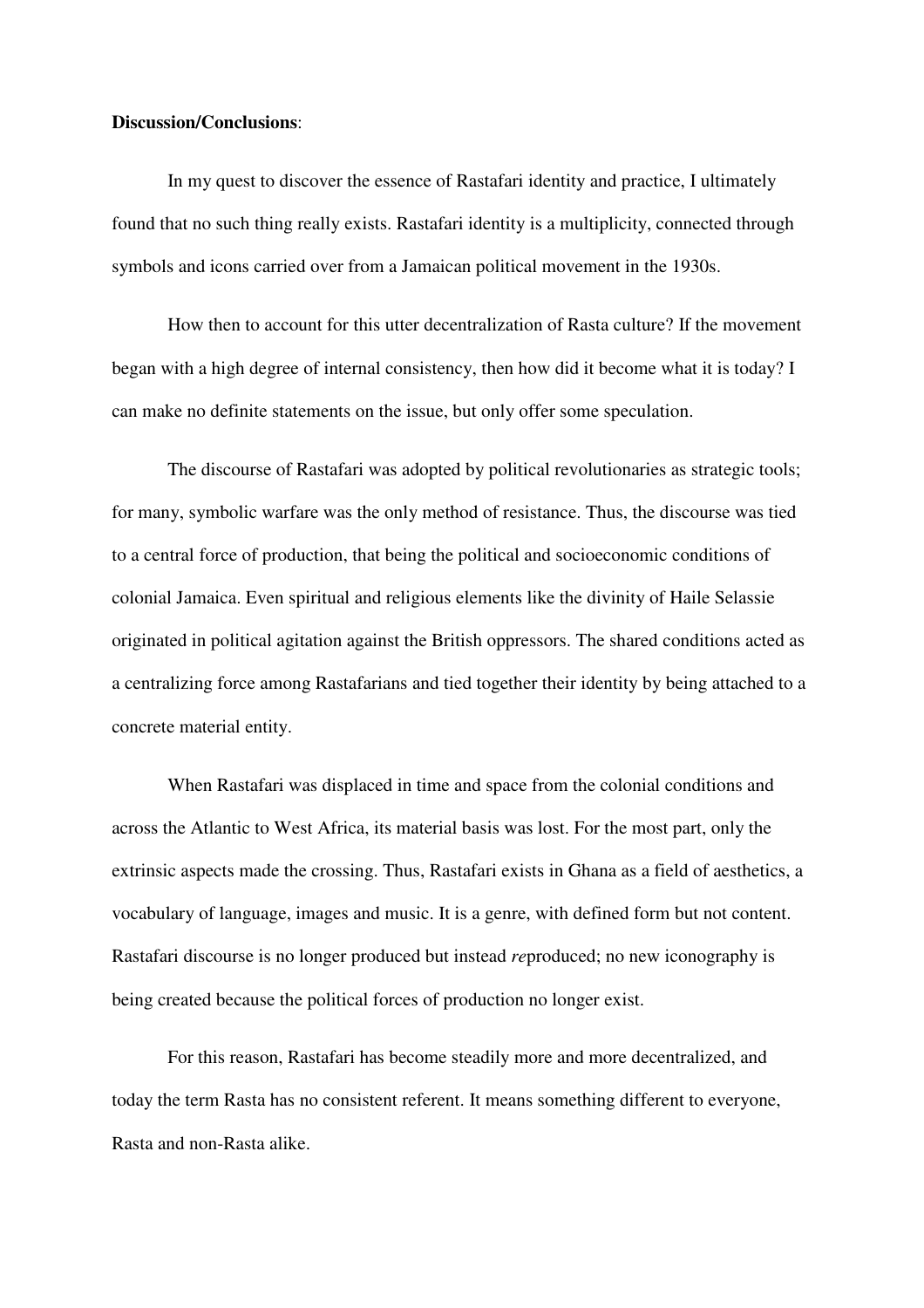The reality of Ratafari then begs the question, how can a discourse survive when cut off from the forces of production? Again, I can only give speculation.

 One of the most striking aspects of Ghanaian society that I've observed is the suppression of counterculture. This was especially odd coming from America and California in particular, where individualism is encouraged and even glorified. In Ghana Rastafari isn't an example of a countercultural movement, it *is* the counterculture. Any current going against the mainstream is thus taken up under the Rastafari flag, because consolidation into a single entity is the only way any could survive. Thus, the extreme variability of Rastafari practice reflects the entire spectrum of countercultural movements that one would see under a vast variety of different names in a more culturally heterogeneous nation. If a Ghanaian wishes to take part in some sort of unconventional lifestyle, then they typically have no other option than to label themselves as Rasta.

 Thus in a way, Rastafari retains at least some element of its original political orientation. It is a collective movement against the dominant and oppressive culture which seeks to homogenize and control.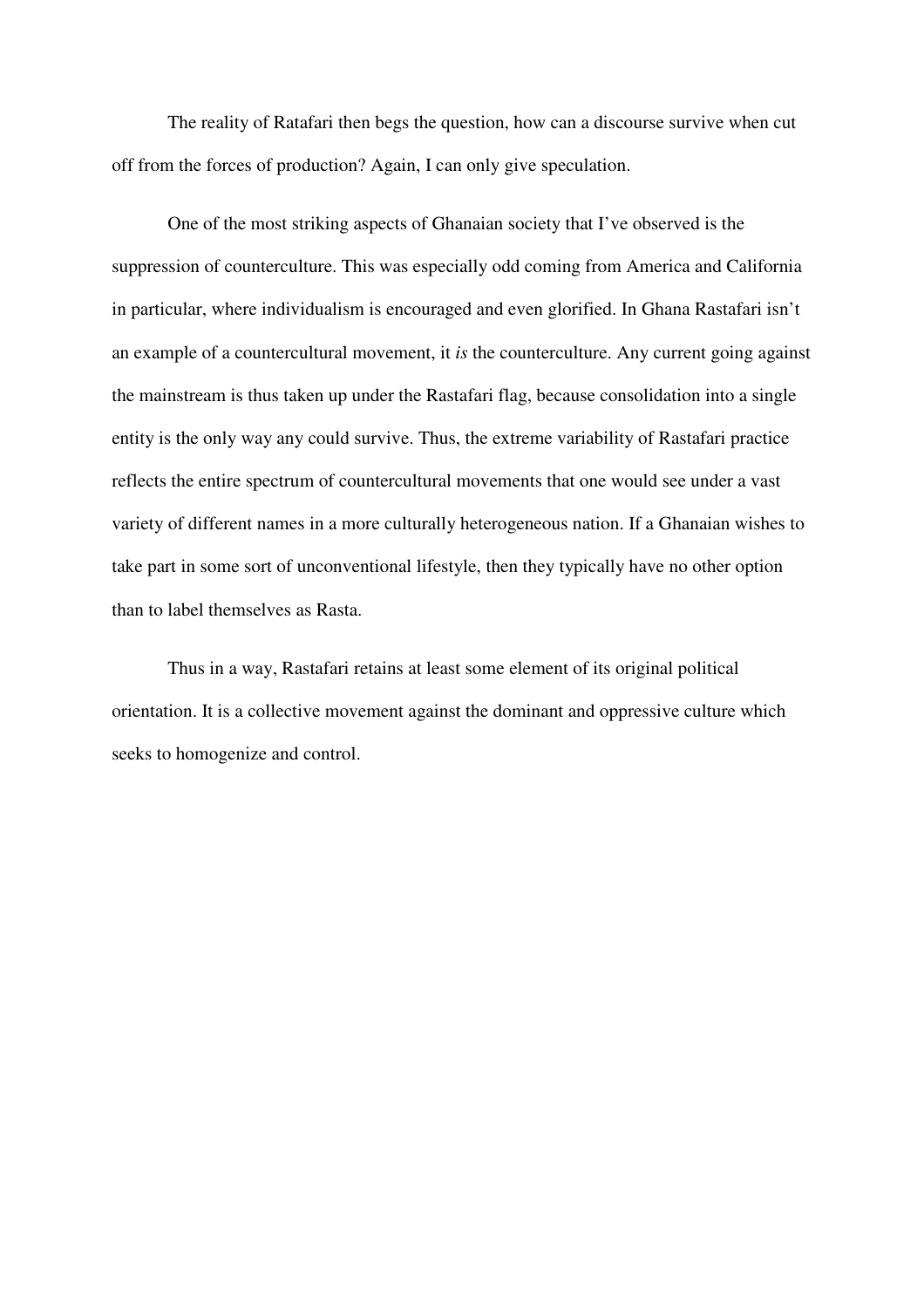#### **References:**

- Barrett, L. (1977). The Rastafarians. Boston, MA: Beacon. Chevannes, B. (1994). Rastafari: roots and ideology. Syracuse, NY: Syracuse University Press.
- Douglas, M. (1966). Purity and danger: an analysis of the concepts of pollution and taboo. Routledge.
- Edmonds, E.B. (2002). Rastafari: from outcasts to culture bearers. New York, NY: Oxford University Press.
- Middleton, D.J.N. (2007). As it is in Zion: seeking the rastafari in ghana, west africa. Black Theology, 4(2).
- Murrell, N.S., Spencer, W.D., & McFarlane, A.A. (Ed.). (1998). Chanting down babylon: the rastafari reader. Philadelphia, PA: Temple University Press.
- Partridge, Eric (1984). A Dictionary of Slang and Unconventional English: Colloquialisms and Catch-phrases, Solecisms and Catachreses, Nicknames and Vulgarisms. Paul Beal, ed. New York: Macmillan Publishing.
- Pollard, V. (2000). Dread talk: the language of rastafari. Montreal, QC: McGill-Queen's University Press.
- White, C.M. (2007). Living in zion: rastafarian expatriates in ghana, west africa. Journal of Black Studies, 37, 677-709.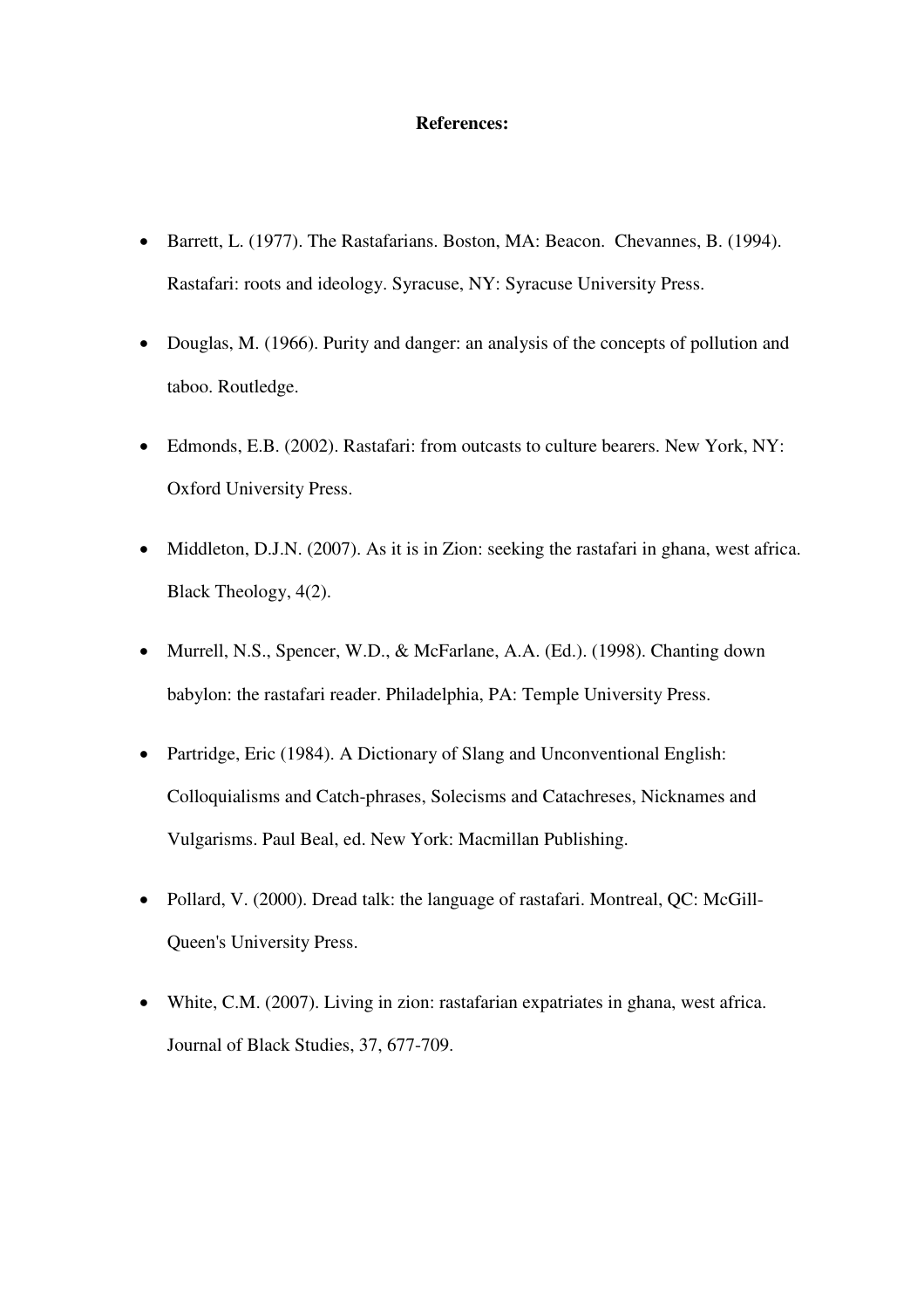#### **Informants**

- Abaya, Ras. Hat maker. 15 April, 2010. Formal Interview. Arts Center. Accra, Ghana.
- Alowon, Ras. Soap maker and musician. 31 April, 2010. Informal Interview. Arts Center. Accra, Ghana.
- Baba, Aniah. Crafts vendor. 31 April, 2010. Formal Interview. Arts Center. Accra, Ghana.
- Cujo, Ras. Musician. 22 April, 2010. Informal Interview. Children of God Primary School. Adenta, Accra, Ghana.
- David, Honorable Priest. 5 May, 2010. Informal Interview. Boboshanti Camp. Tafo, Ghana.
- Dodzi, Ras. Weaver. 31 April, 2010. Formal Interview. Arts Center. Accra, Ghana.
- Henry, Honorable Priest. Ambassador. 5 May, 2010. Formal Interview. E.A.B.I.C. Office. Boboshanti Camp. Tafo, Ghana.
- Humble Lion, Ras. Kora maker. 14 April, 2010. Informal Interview. Arts Center. Accra, Ghana.
- Increase Jaguar, Ras. Drum maker. 12 April, 2010. Informal Interview. Arts Center. Accra, Ghana.
- Jah All, Ras. Drummer/Dancer. 14 April, 2010. Informal Inteview. Labadi Town, Accra, Ghana.